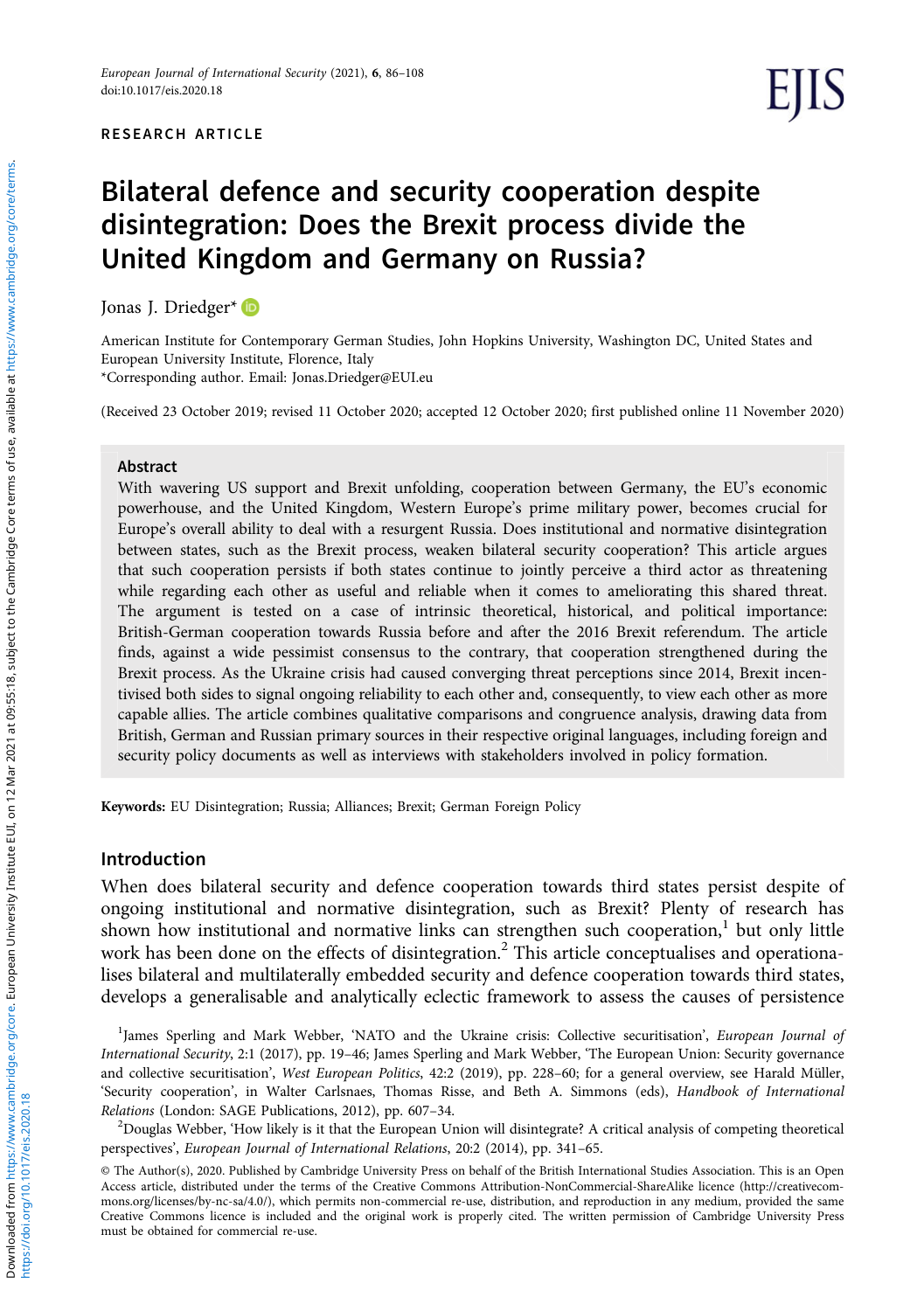amidst disintegration, and tests it with the case of UK-German cooperation towards Russia amid the Brexit process, which is defined as the 23 June 2016 Brexit referendum and the subsequent processes of anticipating and negotiating Brexit. In doing so, the article tests and confirms the framework. It also sheds light on a political process of significant political and historical importance, while contradicting the prominent views that the Brexit process has negatively affected security cooperation among Europe's major powers.<sup>3</sup>

UK-German cooperation towards Russia amidst Brexit represents a crucial test for the question of when and why bilateral security cooperation towards third states persists despite normative and institutional disintegration. This is for six reasons. First, with Russia, Europe faces a direct military threat, which provides a clear focal point to assess bilateral security cooperation towards third states. When the Ukraine crisis escalated in 2014, Russo-Western security relations had rapidly deteriorated to the point that several influential analysts spoke of a 'New Cold War' between Russia and the West.<sup>4</sup> Western experts and leaders have since worried that Russia might deliberately attack neighbouring member states of the European Union (EU) and of the North Atlantic Treaty Organization (NATO).<sup>5</sup>

Second, the simultaneous weakening of transatlantic ties heightens the importance of major European states to provide, mobilise, and organise security cooperation towards Russia. The United States has long pivoted attention and resources towards Asia.<sup>6</sup> After a short refocusing on Europe right after the start of the Ukraine crisis, the election of Donald Trump as US President on 8 November 2016 has provided a powerful reminder that the United States' continued commitment to European security cannot be taken for granted, and that NATO might not anymore be a reliable cornerstone of European military security.<sup>7</sup>

Third, a considerable number of senior experts and practitioners stated that the Brexit process would weaken European security cooperation towards Russia. As this article reaches the opposite conclusion, the Brexit process is well suited to test the theoretical framework and showcase its explanatory purchase. Amid heightened concerns about Europe's ability to fend off Russia without American help, the United Kingdom voted to leave the EU in a referendum on 23 June 2016. Among those arguing that this would further decrease European security and lead to strong divergences between the security policy stances of the United Kingdom and the remaining EU member states were Javier Solana, former NATO Secretary General and former EU High Representative for Common Foreign and Security Policy, as well as Nathalie Tocci, advisor to the current EU High Representative for Foreign and Security Affairs.<sup>8</sup>

Fourth, there are numerous well-established causal mechanisms connecting normative and institutional disintegration with weakening bilateral security cooperation. As this article finds persisting, if not rising cooperation amid Brexit, the candidate cause of such persistence should be strongly present and therefore assessable. As the EU had so far represented a major institutional

<sup>3</sup>See further below for detailed references on elite statements warning of Brexit's corrosive effects on security cooperation and an elaboration of the theoretical approaches that provide causal mechanisms for such effects. <sup>4</sup>

<sup>6</sup>Nina Silove, 'The pivot before the pivot: U.S. strategy to preserve the power balance in Asia', International Security, 40:4 (2016), pp. 45–88. <sup>7</sup>

During a speech at an event in the context of the EU State of the Union, 10 May 2018 in Florence, Nathalie Tocci, advisor to the current EU High Representative for Foreign and Security Affairs, spoke of a 'growing question mark on American reliability' and a 'long journey' to European strategic autonomy (author's notes).

<sup>8</sup>Speech given by Nathalie Tocci at an event in the context of the EU State of the Union, 10 May 2018; speech by Solana on 26 October 2018 (author's notes), both at the European University Institute in Florence (author's notes).

<sup>&</sup>lt;sup>4</sup>Dmitri Trenin, 'Welcome to Cold War II', Foreign Policy blog (4 March 2014), available at: {[https://foreignpolicy.com/](https://foreignpolicy.com/2014/03/04/welcome-to-cold-war-ii/) [2014/03/04/welcome-to-cold-war-ii/}](https://foreignpolicy.com/2014/03/04/welcome-to-cold-war-ii/) (if not stated otherwise, all online resources were last accessed 19 April 2020); Edward Lucas, The New Cold War: Putin's Threat to Russia and the West (rev. 3<sup>rd</sup> edn, New York, NY: Palgrave Macmillan, 2014).

<sup>&</sup>lt;sup>5</sup>Richard Shirreff, War with Russia (London: Coronet, 2016); Stéphanie Pézard et al., European Relations with Russia: Threat Perceptions, Responses, and Strategies in the Wake of the Ukrainian Crisis (Santa Monica, CA and Cambridge, UK: RAND Corporation, 2017).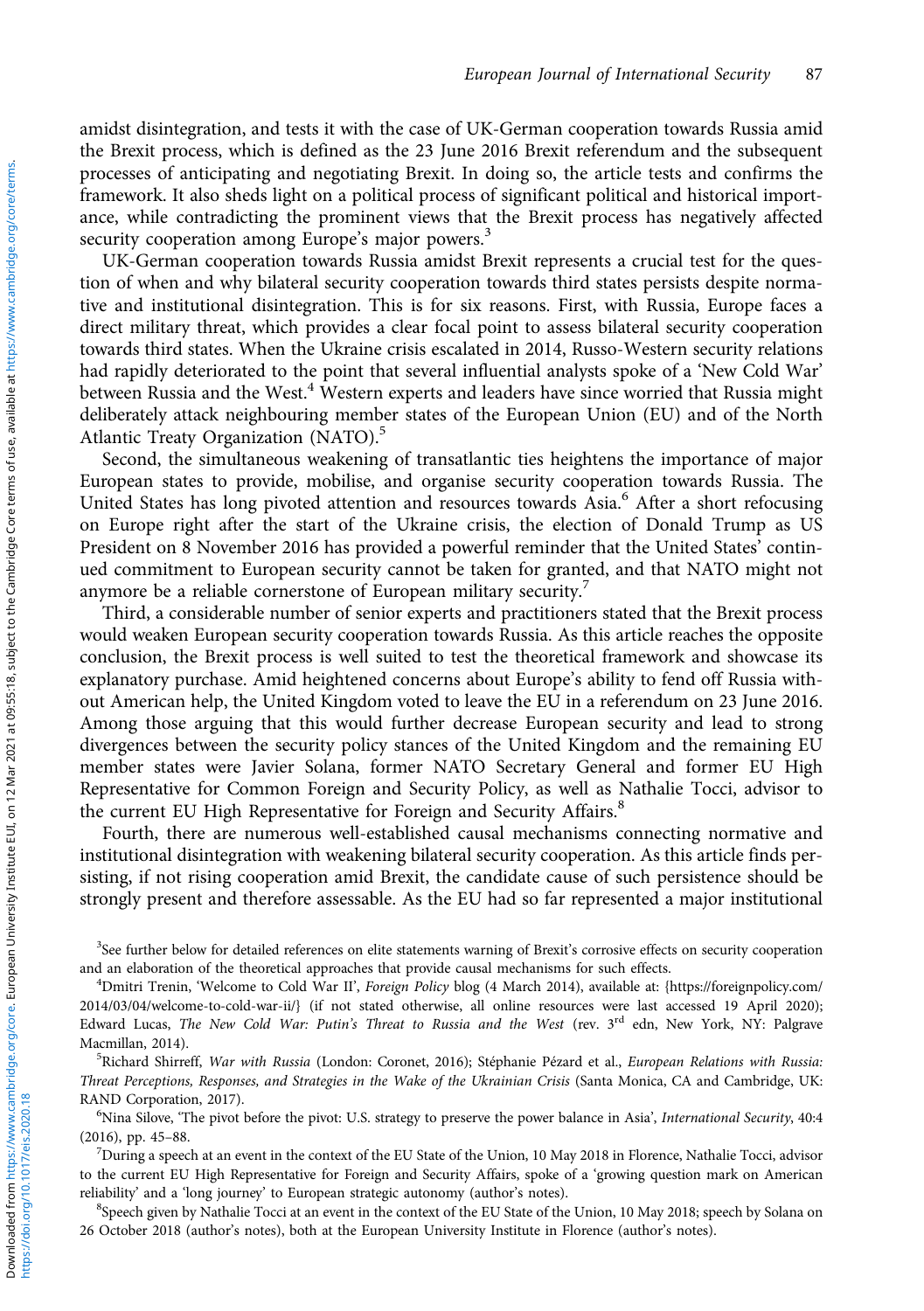glue between the two, basic liberal and institutionalist reasoning would expect both sides to feel less and less restrained by the preferences of the other, with their respective policies towards third states more and more diverging.<sup>9</sup> Constructivist accounts of developing discourses of collective identity and bilateral relations would also predict that the Brexit process has been the outcome of an increasing normative and ideational divide between the United Kingdom and remaining EU member states.10 Hostile negotiations of post-Brexit arrangements could further sharpen these divisions. Furthermore, the Brexit process involves intense and time-consuming negotiations and demands a lot of diplomatic and bureaucratic attention that might then be unavailable for sustaining the common Russia policy.<sup>11</sup> This would entail significant divergencies in the operative goals and strategies that remaining EU members and the United Kingdom employed towards Russia. Funding the minimal consensus in goals and strategies on Russia also seems jeopardised by the Brexit process, as numerous experts, independent institutions, and politicians on both sides have warned that Brexit would be economically harmful to the United Kingdom and the EU.<sup>12</sup>

Fifth, cooperation between the United Kingdom and Germany is the cornerstone of any effective pan-European policy towards Russia and should hence be the focal point of any scholarly assessment thereof. This is for several interrelated reasons. Due to collective action problems and scale effects, effective collective defence in Europe depends on consensus among its major powers – the United Kingdom, France, and Germany.13 The departing United Kingdom and France are Western Europe's prime military powers.<sup>14</sup> While the two continue to extensively cooperate in various regions of the world, UK-German cooperation is arguably more consequential than UK-French cooperation when it comes to Russia. Germany, as the EU's economic powerhouse and 'semi-hegemonic state', has most leverage over other European states to act as the hub of a joint Russia policy.15 This also applies to influence within the Franco-German 'tandem' where Germany increasingly emerges as the senior partner.<sup>16</sup> Lastly, the United Kingdom has long been considered one of Europe's most pro-American states,<sup>17</sup> and Germany as most pro-Russian,<sup>18</sup> with an influential Russian analyst calling Germany Russia's 'most

<sup>9</sup>Robert O. Keohane, After Hegemony: Cooperation and Discord in the World Political Economy (Princeton, NJ: Princeton University Press, 1984); Andrew Moravcsik, 'Taking preferences seriously: A liberal theory of international politics', International Organization, 51:4 (1997), pp. 513–53.<br><sup>10</sup>Anna Michalski and Ludvig Norman, 'Conceptualizing European security cooperation: Competing international political

orders and domestic factors', European Journal of International Relations, 22:4 (2016), pp. 749–72.<br><sup>11</sup>For an overview of the Brexit negotiations, see: [{https://www.consilium.europa.eu/en/policies/eu-uk-after-referendum/](https://www.consilium.europa.eu/en/policies/eu-uk-after-referendum/)}

August 2019.<br><sup>12</sup>Charles P. Ries et al., After Brexit: Alternate Forms of Brexit and their Implications for the United Kingdom, the European Union,

and the United States (Santa Monica, CA and Cambridge, UK: RAND Corporation, 2017); 'Disorderly Brexit would be "absolute catastrophe" – EU's Juncker', Reuters (19 December 2018), available at: [{https://www.reuters.com/article/uk-britain-eu-juncker](https://www.reuters.com/article/uk-britain-eu-juncker-idUSKBN1OI1N3)[idUSKBN1OI1N3}](https://www.reuters.com/article/uk-britain-eu-juncker-idUSKBN1OI1N3); 'Worst-case Brexit more painful than Global Financial Crisis, Bank …', Reuters (28 November 2018), available at: [{https://www.reuters.com/article/uk-britain-eu-boe-idUSKCN1NX263}](https://www.reuters.com/article/uk-britain-eu-boe-idUSKCN1NX263); 'Tory minister urges Theresa May to rule out "absolute disaster" of no-deal Brexit', The Independent (21 January 2019), available at: [{https://www.independent.co.uk/news/uk/politics/](https://www.independent.co.uk/news/uk/politics/brexit-no-deal-theresa-may-richard-harrington-conservatives-vote-parliament-commons-a8738131.html) [brexit-no-deal-theresa-may-richard-harrington-conservatives-vote-parliament-commons-a8738131.html](https://www.independent.co.uk/news/uk/politics/brexit-no-deal-theresa-may-richard-harrington-conservatives-vote-parliament-commons-a8738131.html)}; 'Brexit: Raab and Barnier meet as EU steps up no-deal warnings', The Guardian (19 July 2018), available at: [{https://www.theguardian.com/polit](https://www.theguardian.com/politics/2018/jul/19/brexit-raab-and-barnier-to-meet-as-eu-steps-up-no-deal-warnings)[ics/2018/jul/19/brexit-raab-and-barnier-to-meet-as-eu-steps-up-no-deal-warnings}](https://www.theguardian.com/politics/2018/jul/19/brexit-raab-and-barnier-to-meet-as-eu-steps-up-no-deal-warnings).<br><sup>13</sup>For the classic departure for this general argument, see Kenneth N. Waltz, *Theory of International Politics* (Long Grove,

IL: Waveland Press, 1979), pp. 161–93. For the European situation, see Hugo Meijer and Marco Wyss, 'Upside down: Reframing European defence studies', Cooperation and Conflict, 54:3 (2018), pp. 378–406.<br><sup>14</sup>Andrew M. Dorman, 'The United Kingdom', in Hugo Meijer and Marco Wyss (eds), *The Handbook of European Defence* 

Policies and Armed Forces (Oxford University Press, 2018), pp. 71–86.<br><sup>15</sup>Webber, 'How likely is it that the European Union will disintegrate?'.<br><sup>16</sup>Ulrich Krotz and Richard Maher, 'Europe's crises and the EU's "Big Three"

pp. 1053–72.<br><sup>17</sup>Maxine David, 'Ireland and the United Kingdom', in Maxine David, Jackie Gower, and Hiski Haukkala (eds), National

Perspectives on Russia: European Foreign Policy in the Making? (London: Routledge, 2013), pp. 48–66.<br><sup>18</sup>Susan Stewart, 'Germany', in David, Gower, and Haukkala (eds), National Perspectives on Russia: European Foreign Poli the Making?, pp. 13–29.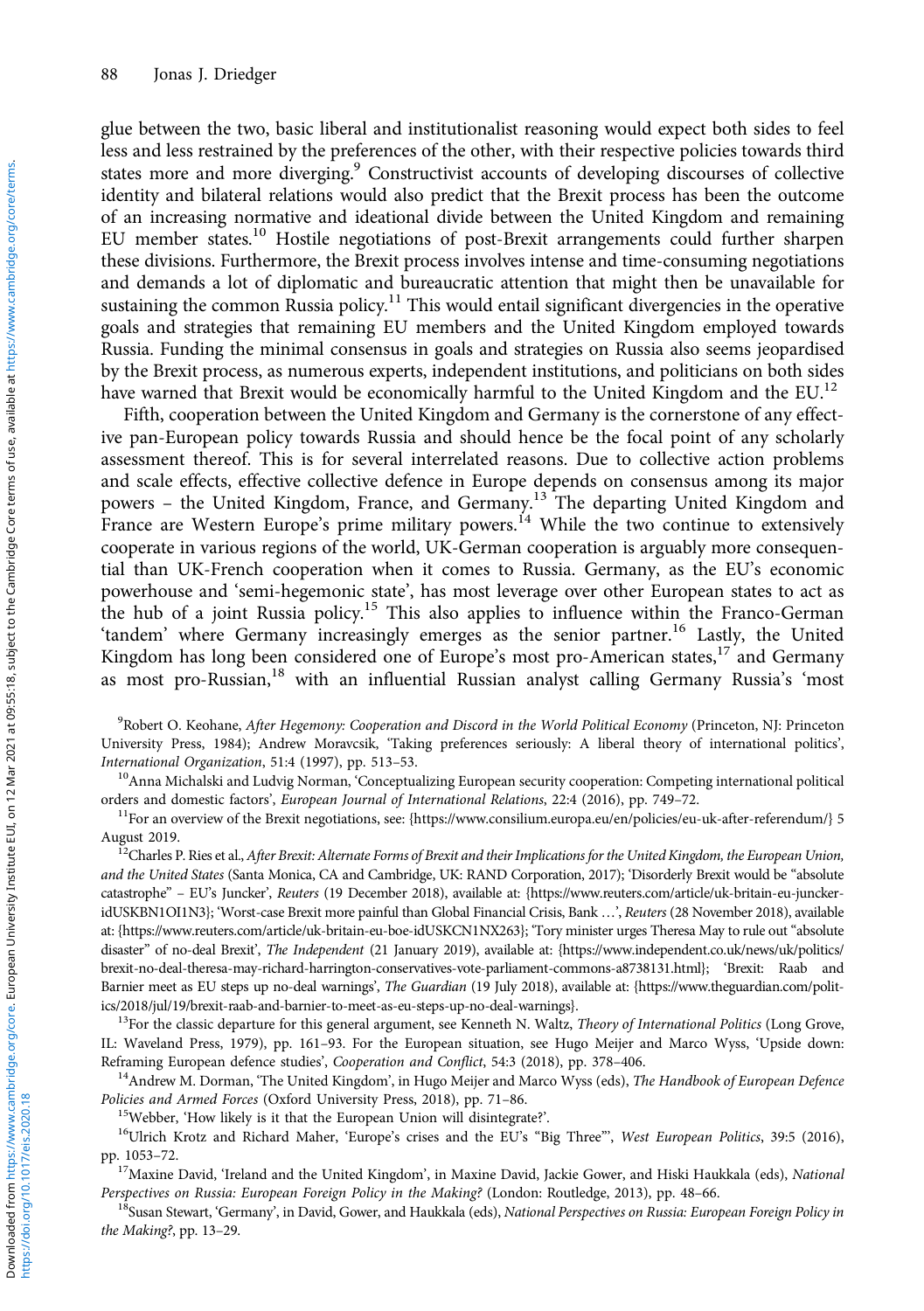important European partner' in 2018.<sup>19</sup> Hence, if the Brexit process indeed caused divergence in bilateral cooperation towards Russia, the UK-German case is the most crucial one and should be affected most, rendering it the prime test case for the framework.

Sixth, there has not yet been a study that has systematically investigated this bilateral security cooperation amidst Brexit. Many have explored the general security and defence implications of Brexit.<sup>20</sup> There have also been specific studies on Brexit and the security of Europe's exposed Northern and Baltic states.<sup>21</sup> The common view has been that the Brexit referendum further diminished the security of these states.<sup>22</sup> Most studies on the security implications of Brexit focused mainly on legal, procedural, and institutional aspects of formal EU institutions in the security and defence sphere, which are not very developed to begin with.<sup>23</sup> There are studies on recent developments into bilateral security and defence cooperation between France and Germany,<sup>24</sup> between France and the United Kingdom<sup>25</sup> and between the United Kingdom and the EU.<sup>26</sup> Some studies sought to probe into the drivers and nature of the Russia policies of individual EU member states.<sup>27</sup> However, no study has yet sought to systematically assess whether the Brexit process has led to divergence in the common Russia policy of the United Kingdom and Germany.<sup>28</sup>

To fill this gap, this article offers five contributions. First, it conceptualises and operationalises bilateral security cooperation towards third states, distinguishing three constituent elements:

<sup>19</sup>Dmitri Trenin, 'Russia and Germany: From Estranged Partners to Good Neighbors', Carnegie Moscow Center (6 June 2018), available at: {[https://carnegie.ru/2018/06/06/russia-and-germany-from-estranged-partners-to-good-neighbors-pub-](https://carnegie.ru/2018/06/06/russia-and-germany-from-estranged-partners-to-good-neighbors-pub-76540)

[76540}](https://carnegie.ru/2018/06/06/russia-and-germany-from-estranged-partners-to-good-neighbors-pub-76540).<br><sup>20</sup>Richard G. Whitman, 'The UK and EU foreign, security and defence policy after Brexit: Integrated, associated or detached?', National Institute Economic Review, 238:1 (2016), pp. 43–50; Tim Oliver and Michael John Williams, 'Special relationships in flux: Brexit and the future of the US–EU and US–UK relationships', International Affairs, 92:3 (2016), pp. 547–67; James Black et al., Defence and Security after Brexit: Understanding the Possible Implications of the UK's Decision to Leave the EU – Compendium Report (Santa Monica, CA and Cambridge, UK: RAND Corporation, 2017); Benjamin Martill and Monika Sus, 'Post-Brexit EU/UK security cooperation: NATO, CSDP+, or "French connection"?', The British Journal of Politics and International Relations, 20:4 (2018), pp. 846–63; Rob Johnson and Janne Haaland Matlary, The United Kingdom's Defence after Brexit: Britain's Alliances, Coalitions, and Partnerships (Basingstoke: Palgrave Macmillan, 2019); Cornelia-Adriana Baciu and John Doyle (eds), Peace, Security and Defence Cooperation in post-Brexit Europe: Risks and Opportunities (Basel: Springer International Publishing, 2019).<br><sup>21</sup>Eoin Micheál McNamara, 'Between Trump's America and Putin's Russia: Nordic-Baltic security relations amid transat-

lantic drift', Irish Studies in International Affairs, 28 (2017), pp. 73–98; James Dennison, Ieva Grumbinaite, and Tim Oliver, 'Baltic member states: Estonia, Latvia and Lithuania', in Tim Oliver (ed.), Europe's Brexit: EU Perspectives on Britain's Vote to

Leave (Newcastle: Agenda Publishing, 2018), pp. 193–203.<br><sup>22</sup>Black et al., *Defence and Security after Brexit*; Valentin Naumescu and Agnes Nicolescu, 'The impact of Brexit on Central and Eastern European security', Romanian Journal of European Affairs, 18:1 (2018), pp. 97-8.<br><sup>23</sup>Whitman, 'The UK and EU foreign, security and defence policy after Brexit'; Rinna Kaljurand et al., Brexit and Baltic Sea

Security (Tallinn, Estonia: International Centre for Defence and Security, 2016); Black et al., Defence and Security after Brexit; Naumescu and Nicolescu, 'The impact of Brexit on Central and Eastern European security'; Nora Vanaga and Toms Rostoks, Deterring Russia in Europe: Defence Strategies for Neighbouring States (London: Routledge, 2018). 24Ulrich Krotz and Katharina Wolf, 'Franco-German defence and security cooperation', in Meijer and Wyss (eds), The

Handbook of European Defence Policies and Armed Forces, pp. 441–58; M. A. Kukartseva and Pierre-Emmanuel Thomann, 'Франко-германская ось ЕС и России', Politeia, 88:1 (2018), pp. 117–34; Delphine Deschaux-Dutard, 'The French-German military cooperation and the revival of European defence after Brexit: Between reality and political myth',

in Baciu and Doyle (eds), *Peace, Security and Defence Cooperation in Post-Brexit Europe*, pp. 53–77.<br><sup>25</sup>Martill and Sus, 'Post-Brexit EU/UK security cooperation'.<br><sup>26</sup>Monika Sus and Benjamin Martill, 'Channel trouble? C and Doyle (eds), Peace, Security and Defence Cooperation in Post-Brexit Europe, pp. 29–49.<br><sup>27</sup>David, Gower, and Haukkala (eds), National Perspectives on Russia; Tuomas Forsberg, 'From Ostpolitik to

"Frostpolitik"? Merkel, Putin and German foreign policy towards Russia', International Affairs, 92:1 (2016), pp. 21–42; David Cadier, 'Continuity and change in France's policies towards Russia: A milieu goals explanation', International

Affairs, 94:6 (2018), pp. 1349–69.<br><sup>28</sup>Closest come Frederic Ischebeck-Baum, 'Anglo-German intelligence relations and Brexit', Journal of Intelligence History, 16:2 (2017), pp. 95–9.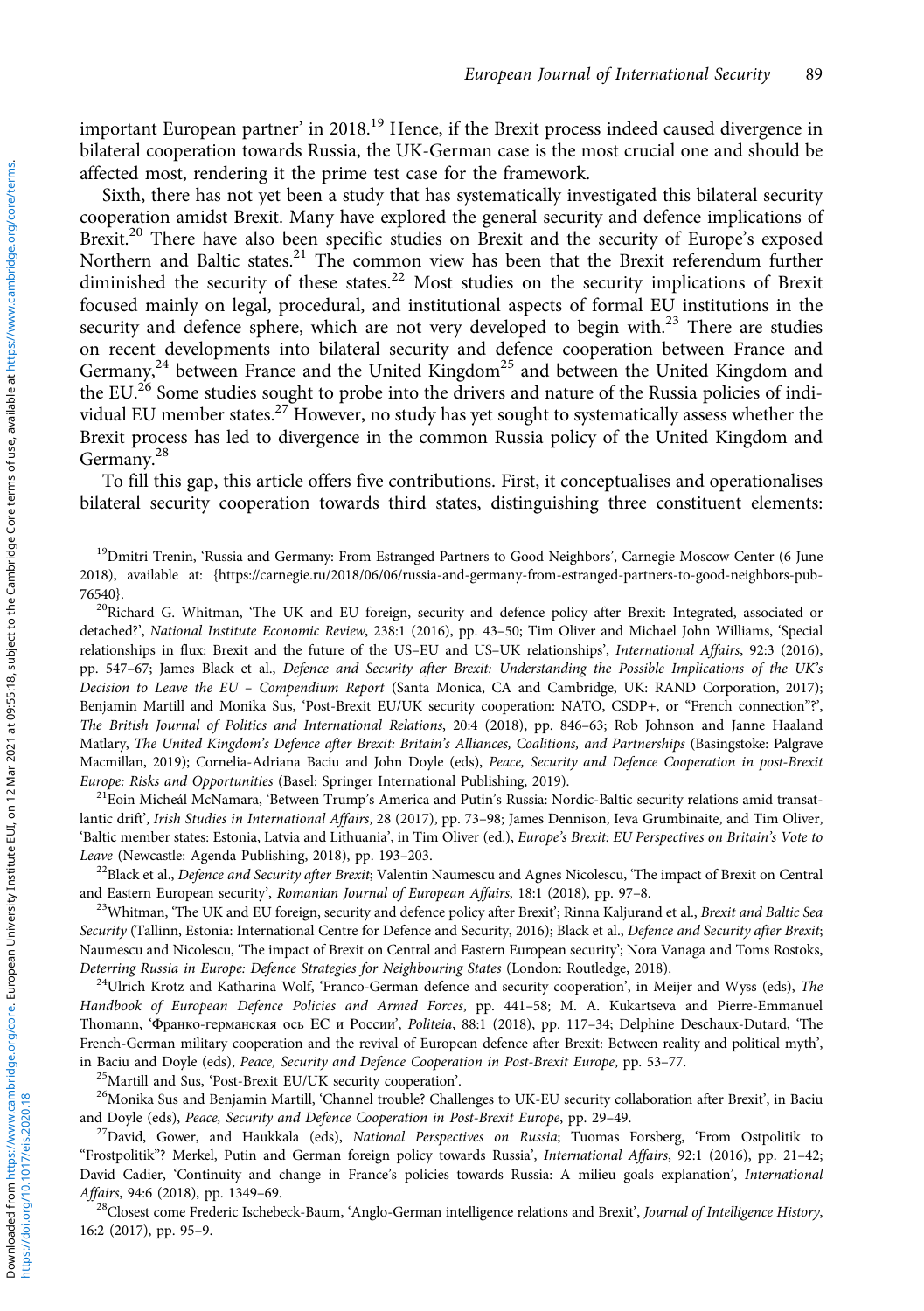common goals, common strategies, and common efforts. Second, it develops a causal framework to assess bilateral security cooperation towards third states in the context of multilateral frameworks and major institutional disintegration. The framework stipulates that such cooperation persists when both states perceive the third state as a formidable threat to their own interests and values and simultaneously view each other as both capable and reliable when it comes to ameliorating this threat. This framework is analytically eclectic<sup>29</sup> and internally coherent, provides determinate hypotheses, and is generalisable to similar cases.

Third, the article showcases the validity and explanatory power of the framework by testing it with the common UK-German Russia policy before and during the Brexit process up until mid-2019. To do so, the article uses structured and focused comparison as well as congruence analysis on data from British, German, and Russian primary sources in their respective original languages, such as foreign and security policy documents as well as interviews with stakeholders involved in policy formation. It complements these original sources with area studies, various datasets, and news reports.

Fourth, against the pessimists, the article finds that the common UK-German policy towards Russia strengthened after the Ukraine crisis and was not negatively affected by the Brexit process. The United Kingdom and Germany have concertedly confronted Russian incursions in Eastern Europe, increased military deterrence at its flanks, and imposed and maintained significant sanctions. Fifth, the article provides a comprehensive explanation of UK-German cooperation persistence towards Russia in the face of the Brexit process. It finds that the start of the Ukraine crisis caused strong convergence in UK-German threat perceptions towards Russia, mostly due to Germany moving towards the British position. Furthermore, it shows how both states sought to, and succeeded in, convincing each other of their continued reliability as allies by insulating the common Russia policy from the Brexit negotiations, effectively signalling solidarity, and increasing efforts within NATO and alternative security frameworks. Furthermore, the article shows that both sides saw each other as more capable allies during the Brexit process, as their formidable material capabilities remained more or less steady, while their respective influence in NATO (United Kingdom) and the EU (Germany) grew, which upgraded the value of good relations between the United Kingdom and Germany.

The rest of this article proceeds as follows. The next section develops the theoretical framework. The article then discusses methods and data. The next three sections apply the framework on three periods: before the start of the Ukraine crisis in 2014; before the Brexit referendum 2014 to 2016; and after the Brexit referendum 2016 to mid-2019. The penultimate section evaluates the overall results. The last section discusses the wider implications of the findings.

## Bilateral security and defence cooperation towards third states amid institutional disintegration

The framework stipulates a flow of causes from the perceptions of individual allies (independent variables) towards the features that characterise their bilateral relations (intervening variables) resulting in trilateral relations, or the two allies' common policy towards a third state (dependent variable). The framework is summarised in [Figure 1](#page-5-0).

Dependent variable: The framework's dependent variable is the extent of bilateral security cooperation between two states towards a third state.<sup>30</sup> This manifests itself as the common pursuit to ameliorate threats stemming from a third state. I distinguish three constitutive elements of such security cooperation – common goals, strategies, and efforts (see below). Bilateral

<sup>&</sup>lt;sup>29</sup>Rudra Sil and Peter J. Katzenstein, 'Analytic eclecticism in the study of world politics: Reconfiguring problems and mechanisms across research traditions', Perspectives on Politics, 8:2 (2010), pp. 411-31.<br><sup>30</sup>Used interchangeably here, such cooperation is sometimes also referred to as an alliance or alignment, see Stephen

M. Walt, 'Why alliances endure or collapse', Survival, 39:1 (1997), p. 157.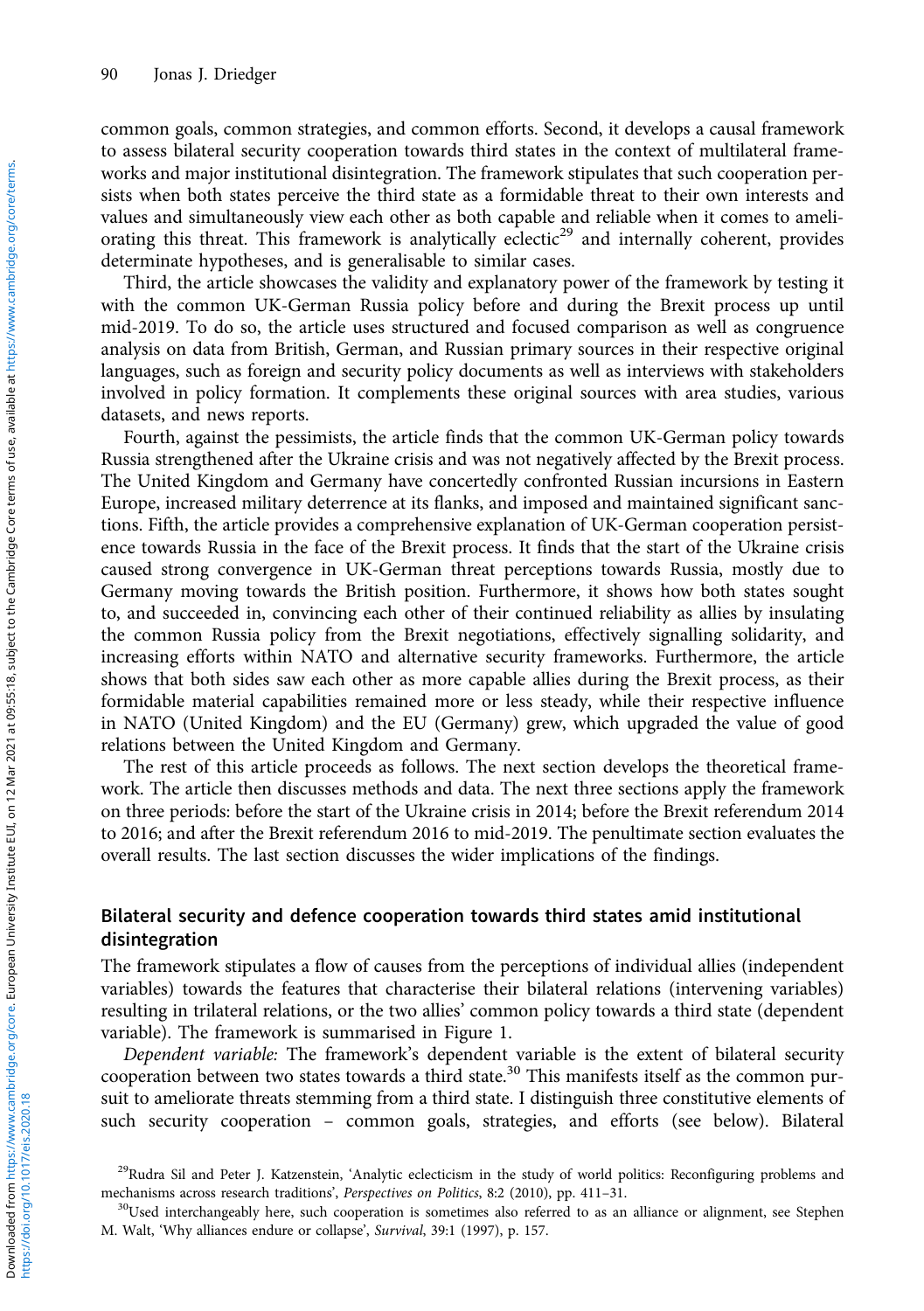<span id="page-5-0"></span>

Figure 1. Theoretical framework on persistence of bilateral security and defence cooperation towards third states.

cooperation can be embedded in multilateral institutions and shared identities. States can be in multiple alignments with each other that can vary in their formality, strength, and function. For example, the United Kingdom and the United States are formally allied via NATO and a set of (other) formal international agreements. At the same time, they are informally aligned via their long-standing 'special relationship'.<sup>31</sup> Overall alignment consists of all formal and informal alignment ties between two states. Henceforth, and if not specified otherwise, alliance and alignment is defined in this overall, aggregated, and bilateral sense.<sup>32</sup> A bilateral alliance is 'multilaterally embedded' when two states share strong alignment ties which are, in part, based on shared membership in a wider alliance, but transcend this multilateral alliance via additional bilateral links.<sup>33</sup>

The framework further defines and disaggregates effective security cooperation towards third states into three constitutive elements.<sup>34</sup> First, common goals: both states will give high priority in their policymaking and diplomatic attention to the threat towards which the alliance is designed. Second, common strategies: both states will largely agree on the means and strategies employed to counter the threat. Third, common efforts: both states will accord significant and similar degrees of effort (proportional to their capabilities) to counter the threat. In the presence of all these components, an alliance is active and effective. If either of these factors is weak or absent, an alliance

 $31$ Ruike Xu, Alliance Persistence within the Anglo-American Special Relationship: The post-Cold War Era (Basel: Springer, 2017).  $32$ See also Jonas J. Driedger, 'Alliance persistence, military security and the 2016 Brexit referendum: The case of Estonia and the  $32$ See also Jonas J. Driedger, 'Alliance persistence, military security and the

United Kingdom', in Baciu and Doyle (eds), Peace, Security and Defence Cooperation in Post-Brexit Europe, pp. 97–116.<br><sup>33</sup>Ulrich Krotz and Joachim Schild, Shaping Europe: France, Germany, and Embedded Bilateralism from the

Twenty-first Century Politics (Oxford: Oxford University Press, 2015).<br><sup>34</sup>Joint formation, coordination, and codification of policies can be a part of effective security cooperation but are not

necessary elements of two states working towards the common goal of countering similar or same threats, as one state can simply align its strategies and efforts with the other, although it seems plausible that high degrees of shared strategies and efforts tend to be partially caused by processes of joint policy formation, coordination, and codification.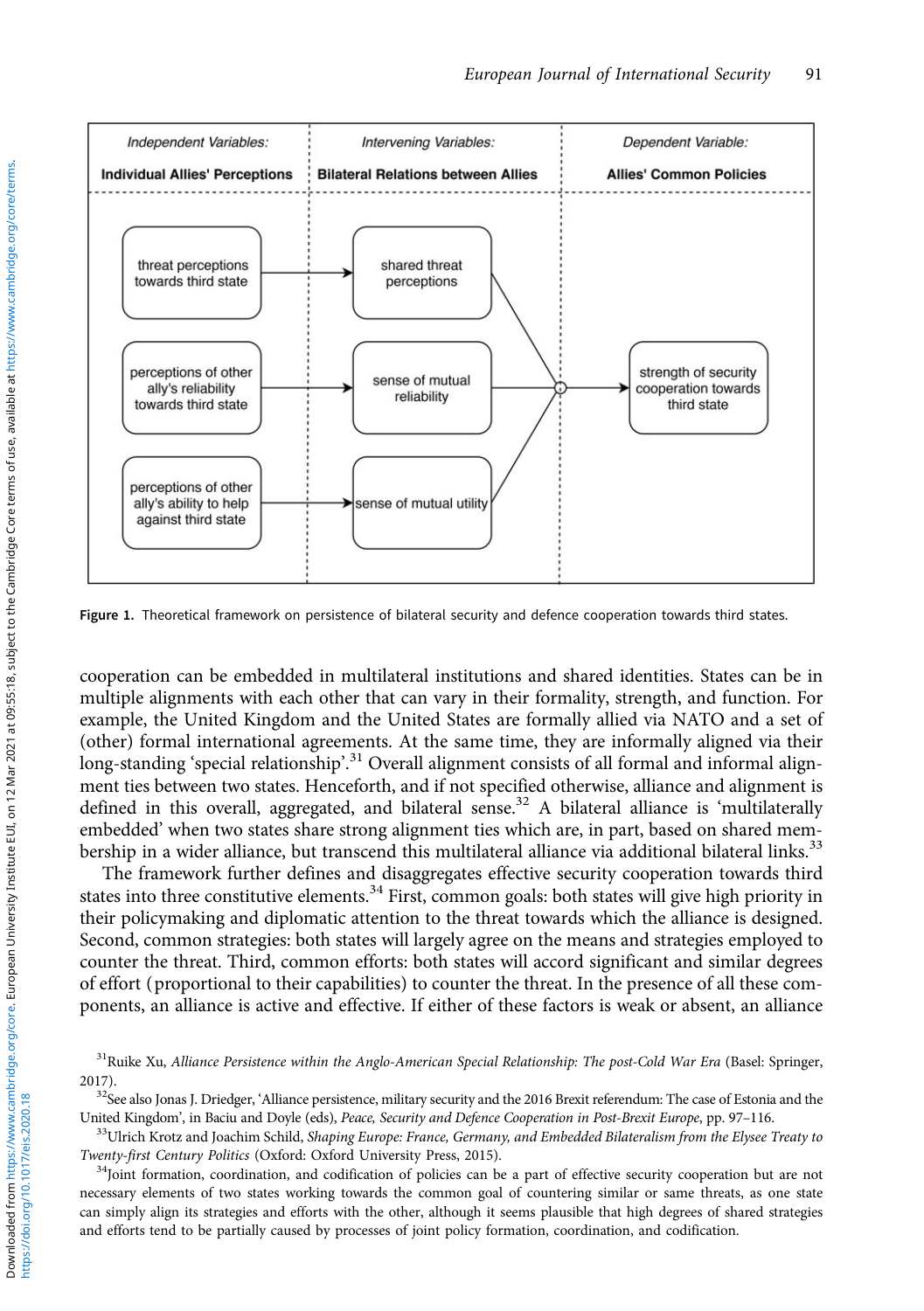will either lack a common purpose, a common approach, or meaningfully shared efforts and therefore be ineffective with regards to its original purpose.

Core assumptions: The causal framework rests on three basic assumptions. First, states generally act according to instrumental and embedded rationality. This means that, given their goals, perceptions, available information, and security culture, they will try to employ those strategies and means that they perceive to ensure their goals most effectively.<sup>35</sup> Second, states always seek to achieve a modicum of 'security', meaning a low probability that their values – political autonomy, people, territory, and resources – will be destroyed, extorted, or their use coerced in any way.<sup>36</sup> Note that this is a wider notion of security than that deployed in most realist accounts and allows for variation of what counts as security across states.<sup>37</sup> Third, security cooperation always entails some costs, be it material, reputational, or in terms of freedom of action.<sup>38</sup> Hence, when states enter alliances or remain within them, they calculate that doing so will provide them with some benefits.

Causal logic, mechanisms, and intervening variables: With security being an important state goal, security cooperation is conceptualised here as the effect of two states' individual preference to jointly deal with threatening third states.<sup>39</sup> Consequently, the framework posits that bilateral security cooperation toward third states persists across time when the two allies continuously perceive the third state as a threat, when they expect that the other ally would support them against this threat, and when they view each other as capable of giving meaningful support in such a situation. The strength of security cooperation is hence determined by an interaction of three features of the two allies' bilateral relations: common threats, mutual utility, and mutual reliability.<sup>40</sup> Insofar as ongoing processes of normative and institutional disintegration do not affect these variables, security cooperation should persist.

The first factor underlying effective and persistent alliances, shared threat perceptions, has long been considered a core determinant of the strength and persistence of alliances, notwithstanding disagreements among theorists on the exact determinants of threat perception and securitisation.<sup>41</sup> Common threats solidify alliance strength because they focus the attention and efforts of both allies on a single third actor. In such a scenario, bargaining among allies is not about whether, but how to contain the third actor, and collective action problems are minimised. Consequently, given mutual utility and reliability, the higher the threat is that the third state presents simultaneously for both states, the stronger and more durable can the alliance be.

The second factor underpinning alliance strength and persistence is a shared sense of mutual reliability.<sup>42</sup> Given sufficiently severe common threats and mutual utility, mutual reliability

<sup>35</sup>On instrumental rationality, see Frank C. Zagare, 'Rationality and deterrence', World Politics, 42:2 (1990), pp. 238-60. On embedded rationality, see Emanuel Adler, 'Constructivism in international relations: Sources, contributions, and debates', in Walter Carlsnaes, Thomas Risse, and Beth A. Simmons (eds), Handbook of International Relations (London: SAGE Publications, 2012), pp. 112-44. On security cultures, see Peter J. Katzenstein (ed.), The Culture of National Security: Norms and Identity in World Politics (New York: Columbia University Press, 1996).<br><sup>36</sup>David A. Baldwin, 'The concept of security', *Review of International Studies*, 23:1 (1997), pp. 5–26.<br><sup>37</sup>Waltz, *Theory of Internation* 

edn, New York, NY: W. W. Norton, 2014).<br><sup>38</sup>Walt, 'Why alliances endure or collapse', p. 158.<br><sup>39</sup>Walt, 'Why alliances endure or collapse'.<br><sup>40</sup>These three intervening variables derive from Xu, *Alliance Persistence within* 

pp. 19–47. The framework departs from Xu in that it specifies different independent variables and operationalises these indicators differently. See also Driedger, 'Alliance persistence, military security and the 2016 Brexit referendum'.<br><sup>41</sup>Waltz, *Theory of International Politics*; Stephen M. Walt, *The Origins of Alliances*, Cornell Studies i

(Ithaca, NY: Cornell University Press, 1987); Alexander Wendt, 'Anarchy is what states make of it: The social construction of power politics', International Organization, 46:2 (1992), pp. 391–425; Dan Reiter, 'Learning, realism, and alliances: The weight of the shadow of the past', World Politics, 46:4 (1994), pp. 490-526; Katzenstein (ed.), The Culture of National

Security; Xu, Alliance Persistence within the Anglo-American Special Relationship.<br><sup>42</sup>Xu, Alliance Persistence within the Anglo-American Special Relationship, p. 35.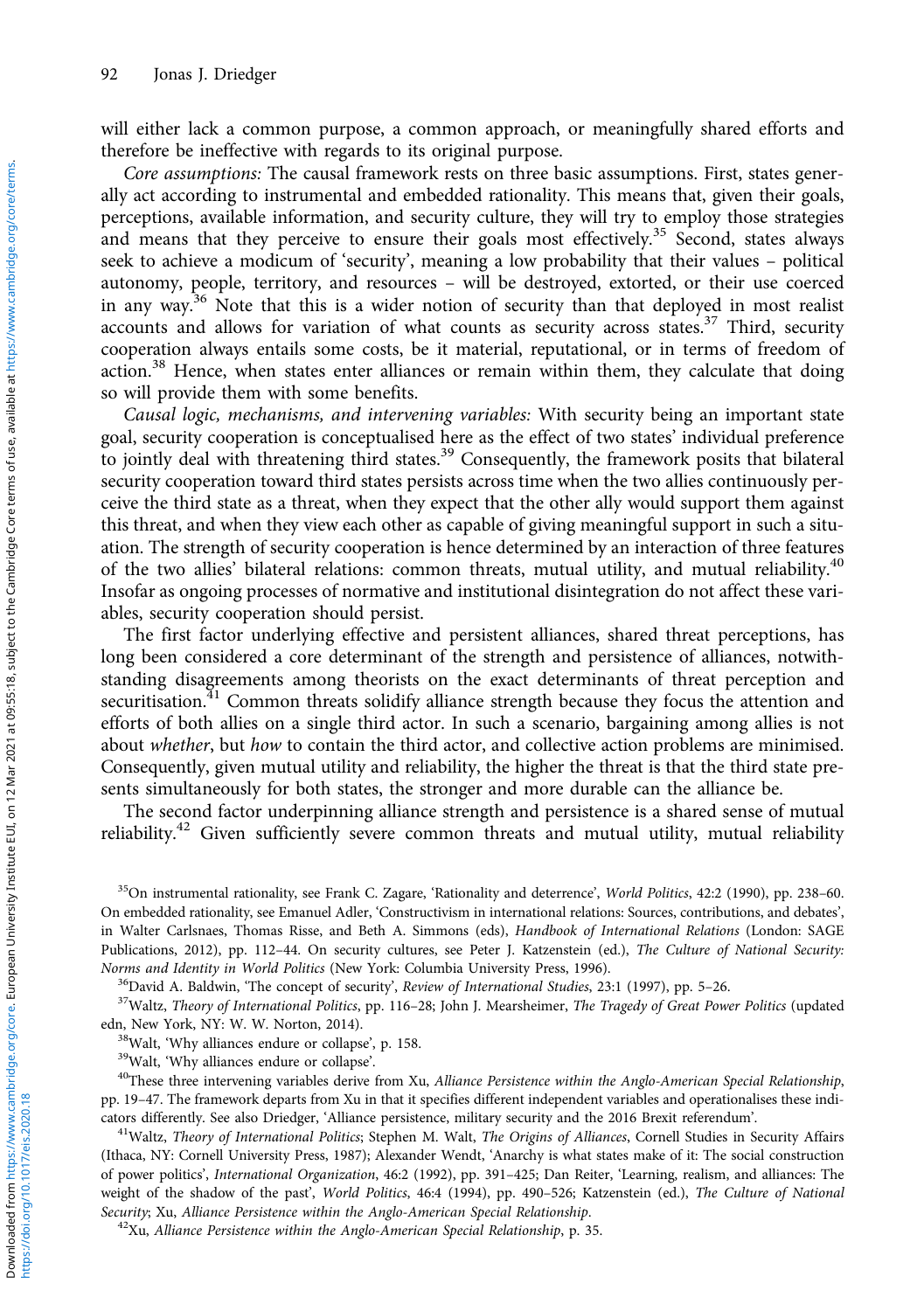bolsters an alliance by providing states with a sense that they can count on their allies to receive significant help against the common threat. Absent such a sentiment, there would be no point in keeping up a costly alliance. The third factor underlying alliance strength is mutual utility. Given significant common threats and mutual reliability, states will maintain stronger alignment ties when they are able to significantly help each other in addressing their respective security concerns.<sup>43</sup> Absent mutual utility, at least one state would calculate that the costs of the alliance exceed its expected benefits, which would weaken and ultimately render obsolete the alliance with regards to the third actor.

Independent variables:<sup>44</sup> Three sets of independent variables reflect the perceptions of individual allies towards one another and towards the third state in question. Each *intervening* variable at the level of bilateral relations between the allies is determined by the lowest value of the constituent independent variables at the level of the individual ally. For example, the sense of mutual reliability between two allies will only be as high as the individual sense of reliability that the least trusting ally has of the other.

Operative perceptions about the degree to which another state represents a threat or a capable and reliable ally derive from interactions between the perceptual predispositions of the perceiving security elites and past behaviour of the other state in question.<sup>45</sup> Most directly, such operative perceptions manifest empirically in a democratic state's foundational documents and the views of members of its security elite (see section on methods and data). The first independent variable, threat perceptions, increases when another actor exhibits a behavioural pattern that is processed as a sign of harmful intentions and is perceived to be capable of carrying out future harm. A state's sense of an ally's reliability, the second variable, increases when the ally, in past interactions, was perceived to have shown costly solidarity to the state in question or to the multilateral alliance in which the state is also a member. If the ally is perceived to have abstained from solidarity or even aggravated threats by its actions, it will be deemed a less reliable partner.

The third independent variable, a state's sense of an ally's utility, derives from perceptions about what the ally could do to ameliorate the threat stemming from the third state.<sup>46</sup> Such an ability has two major components: the ally's own capabilities to increase resilience, weaken offensive capabilities of the third state, deter and disincentivise aggression; and the ally's ability to mobilise other states and cause them to ameliorate the threat. The next section will lay out how to operationalise these variables and measure them in the case of UK-German security cooperation towards Russia.

#### Methods and data

The analysis distinguishes three periods, or cases, according to variations in the independent and dependent variables:<sup>47</sup> the period between Putin's ascent to power in 2000 up to the start of the

#### 43Ibid.

44While the framework takes the intervening variables from Xu, it finds his proposed independent variables underspecified and their derivation unsound. Xu derives shared threat perceptions ('shared anxiety') simply from 'external threats', mutual reliability from institutionalisation and collective identity, and mutual utility from the 'distribution of power'. Ibid.<br><sup>45</sup>The framework itself is agnostic about the deeper determinants of perceptive predispositions, bu

ous accounts thereof, such as role and securitisation theory, first-image accounts, domestic construction, and security culture; see, for example, Katzenstein (ed.), The Culture of National Security; Krotz and Schild, Shaping Europe. Provided that its foundational assumptions are not violated, the framework is amendable and compatible with theories of perceptual change

and securitisation, which can be used to specify the mechanisms by which its independent variables change.<br><sup>46</sup>David A. Baldwin, 'Power and international relations', in Walter Carlsnaes, Thomas Risse-Kappen, and Beth<br>A. Si

<sup>47</sup> Cases are defined as an instance of a causal process playing out, linking a specific set of causes with an outcome. Hence, durations of cases can vary. See Derek Beach and Rasmus Brun Pedersen, Causal Case Study Methods: Foundations and Guidelines for Comparing, Matching and Tracing (Ann Arbor: University of Michigan Press, 2016), pp. 5–7.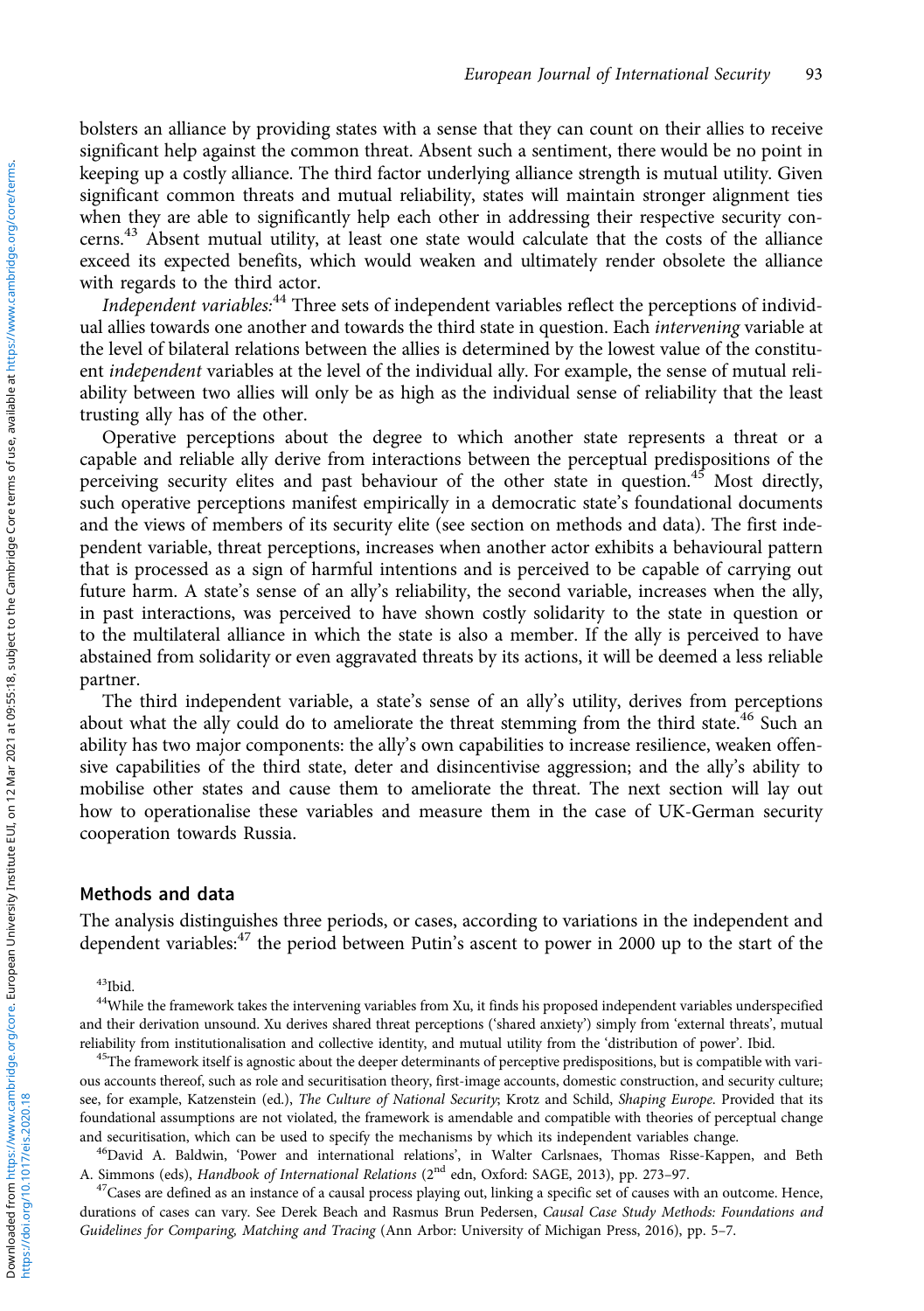Ukraine crisis in 2014, the period before the Brexit referendum from 2014 to 2016, and a postreferendum period from 2016 to mid-2019. The following three sections provide analytical narratives for each period, organised around the framework's variables.

To apply and test the framework, two methods are employed. First, using structured and focused comparison, the article conducts a hoop test on the validity of the framework. If the values on the variables do not correspond with the correlations predicted by the framework, its validity would be disconfirmed.<sup>48</sup> The comparison also serves to probe the validity of the rivalling pessimist views, which claim that the Brexit process weakened the common Russia policy. If the Russia policy would persist or even strengthen, the validity of pessimist views would be disconfirmed. Second, using congruence analysis, the article also assembles trace evidence to test the framework. Following Derek Beach and Rasmus Brun Pedersen, mechanisms are systems that transmit causal force from candidate causes, via entities engaging in activities, to produce an outcome.<sup>49</sup> Hence, when relevant data is available, we should find trace evidence that transmits causal force from individual perceptions of threat, reliability, and utility towards the goals, strategies and efforts that comprise the common Russia policy of the United Kingdom and Germany. Finding evidence for such traces of the causal mechanism, especially when it has a high level of uniqueness and certainty, can strongly confirm or disconfirm the validity of the causal framework.<sup>50</sup>

As for measurements and data, primary sources are used where available. This includes original data from novel analysis of foundational policy documents on security and defence matters as well as interviews with British, German, and Russian top policymakers and experts involved in track II diplomacy.<sup>51</sup> The assurance of anonymity reduced interviewees' incentives to misrepresent and allowed the interviewees to speak more freely about the regnant perceptions in their respective state apparatus. Conversely, the public and politicised nature of foundational policy documents in democracies indicates a close alignment between professed and actual perceptions, goals, and visions, as contradictions in rhetoric and action can undermine the government and empower its political opponents. This primary evidence is then triangulated with secondary sources, such as area studies, newspaper articles, and expert commentaries on the direction, intent, and intensity of the respective country's Russia policy. To minimise the danger of confirmation bias, three major bodies of research comparing the security and Russia policies of the United Kingdom and Germany were surveyed for evidence and arguments disconfirming the framework's validity.<sup>52</sup> The analytical narratives include and discuss all data points that

work and minimise error variation between the total of ten detailed country studies they jointly comprise. The first project is a 2013 seminal comparative project on European perspectives and policies towards Russia before the 2014 events edited by David, Gower, and Haukkala, including David, 'Ireland and the United Kingdom'; Stewart, 'Germany'. The second is the Military Balance project with focused country studies on security and defence policies for Germany and the United Kingdom in 2012, 2015, and 2018, respectively; see International Institute for Strategic Studies, The Military Balance, 2012 (London: Routledge, 2012); International Institute for Strategic Studies, The Military Balance, 2015 (London: Routledge, 2015); International Institute for Strategic Studies, The Military Balance, 2018 (London: Routledge, 2018). The third is the seminal handbook by Meijer and Wyss on European armed forces and defence policies, including long-term studies on Germany's and the United Kingdom's defence policies up until 2018; see Dorman, 'The United Kingdom'; Ina Kraft, 'Germany', in Meijer and Wyss (eds), The Handbook of European Defence Policies and Armed Forces, pp. 53–70.

<sup>&</sup>lt;sup>48</sup>On evidence and causal inference in case-based research, see ibid., pp. 253–9.<br><sup>49</sup>Ibid., pp. 34–41.<br><sup>50</sup>Ibid., pp. 154–226.<br><sup>51</sup>Eighteen such original datapoints – eight interviewees and ten foundational documents re Germany, and the United Kingdom – are included in this analysis, which were part of a larger fieldwork project conducted in autumn and winter 2018/2019 in Moscow and other capitals of major European powers. All interviewees had regular contact with their respective head of government and foreign minister, as well as with the relevant counterparts in Moscow, Berlin, or London. Additional primary data was drawn from elite statements in news reports.<br><sup>52</sup>Respectively, these three research projects employ consistent methods, approaches, and scopes that speak to the frame-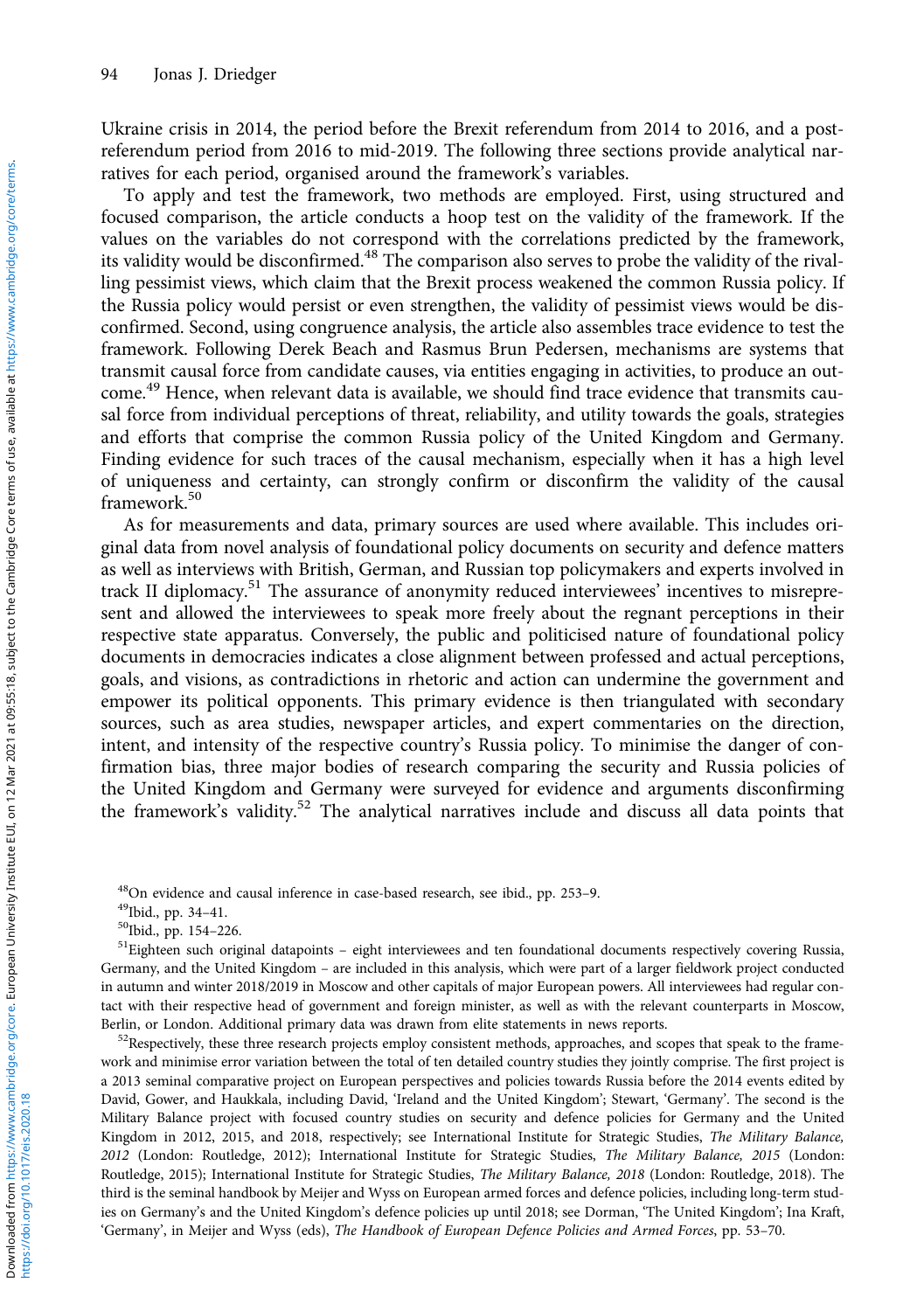could be argued to disconfirm the framework. As for confirming evidence, due to space constraints, only the most unique and certain evidence was included.

The elements of the common UK-German Russia policy – common goals, strategies, and efforts – are derived from the declared priorities in the respective country's foundational national security policy documents, and from interviews of practitioners involved in the formation and execution of their respective country's Russia policy. Threat perceptions are derived from foundational security documents and public statements of high-ranking politicians and state officials. If a third state is not named as a threat, this is not evidence of a lack of threat perception. However, due to the adverse diplomatic and domestic ramifications, publicly naming a third state as a threat is fairly robust evidence for the sincerity of the pronouncement.

Due to its high reputational costs and limited political value, foreign and security elites will rarely call a formally allied state 'unreliable', even if they feel this is the case. Consequently, direct evidence of unreliability is often not available. However, it is usually politically expedient to communicate a sense of strong reliability if there is one. Consequently, evidence for reliability was deduced from foundational security documents, interviews with practitioners, and public pronouncements of high-ranking politicians. Indirect evidence can be inferred from the past actions of allies: perceived acts of solidarity in the past attest to perceived reliability in the present, and a perceived lack of solidarity, let alone harmful behaviour, attests to a perceived lack of reliability in the present.

Two main indicators are used to establish the perceived utility of an ally. The first is the ally's material capabilities, such as disposable wealth, military equipment, and personnel.<sup>53</sup> Material capabilities often represent the direct ability to help an ally by, for example, aiding its economy via foreign aid or bolstering its army via discounted and fast-tracked weapon sales. They can also aid an ally's security in indirect ways, such as rendering a capable ally more potentially dangerous to the third state and thus serving as a deterrent. Evidence for material capabilities are taken from the Military Balance database and from assessments by military experts and practitioners.

The second indicator for perceived utility is the ally's influence and leverage over other states, its institutional and soft power.<sup>54</sup> States can use their good standing with other prospective allies to strengthen the coalition against the third state; they can also use a good standing with the threatening state to disincentivise aggression. Such influence is particularly important when only the ally holds such influence over the threatening state or capable potential allies. This also relates to relative influence in international institutions. The ability to mobilise members of such institutions and shape the policies of their members can be a major asset in addressing security challenges. Evidence for institutional and soft power is taken from expert assessments and evaluations from practitioners.

## Setting the stage: Disunity on Russia before the Ukraine crisis

Overall assessment: Before 2014, Germany and the United Kingdom perceived each other as capable allies whose help in any contingency would be crucial. However, the United Kingdom regarded Russia as a significant threat, while Germany did not. This caused multiple situations that revealed a lack of mutual reliability between the two. In accordance with the theoretical framework, these diverging threat perceptions and a lacking sense of reliability resulted in a persistently weak common Russia policy.

Shared threat perceptions: The United Kingdom has perceived Russia as a potential threat well before the 2014 Ukraine crisis. In 2009, the House of Commons Defence Committee stated

<sup>53</sup>Walt, 'Why alliances endure or collapse'; Xu, Alliance Persistence within the Anglo-American Special Relationship, pp. 38–9.<br><sup>54</sup>Baldwin, 'Power and international relations'; Ty Solomon, 'The affective underpinnings of soft power', European Journal

of International Relations, 20:3 (2014), pp. 720–41.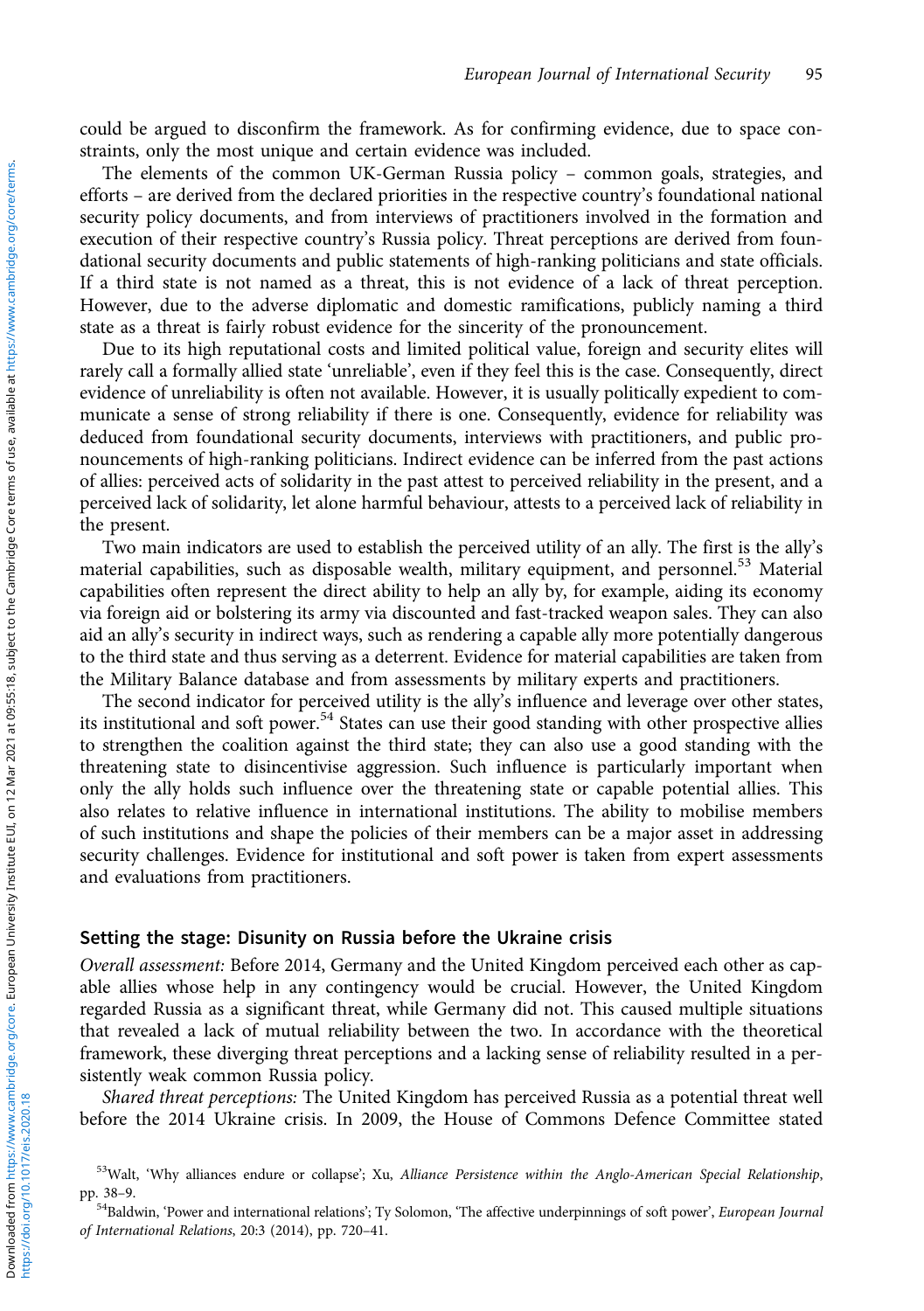Russia could be a threat to Europe, although it did not deem Russia a 'direct existential threat' to the United Kingdom.<sup>55</sup> In stark contrast, German security culture and construction of the Russian other permitted Russia's actions to be seen in a salvageable and even benign light.<sup>56</sup> The German Ministry of Defence's Weißbuch of 2006, the only foundational document in this period exclusively designed to lay out German security and defence policy, comprises 165 pages, naming Russia 19 times, always in connection with the need and ongoing process of establishing and deepening security cooperation.<sup>57</sup> There are no statements of Russia posing a threat in Europe.

Mutual reliability: Germany and the United Kingdom shared thick and long-lasting ties via the EU and NATO. However, these formal and institutional ties were not underpinned with shared threat perceptions, let alone a consensus on what would constitute a situation in which the two partners would aid each other *vis-à-vis* Russia. This resulted in cooperation failures and a subsequent lack of perceived reliability on both sides. For example, in 2006, a diplomatic crisis erupted between London and Moscow when former KGB/FSB agent Alexander Litvinenko, who had been granted British asylum and had alleged crimes against the Putin administration, was assassinated. London expelled four Russian diplomats, put restrictions on Russian visas and stopped counterterrorist cooperation. In return, the British ambassador in Moscow was harassed by youth groups close to the government. The EU, including Germany, showed only lukewarm solidarity with London.<sup>58</sup>

Mutual utility: To each other, the United Kingdom and Germany represented a major potential help in security contingencies involving Russia, due to their formidable power resources, which, apart from the United Kingdom's influence in the EU, persist throughout the whole period under investigation. In terms of institutional and soft power, both countries have major diplomatic clout in world affairs and the influential role they play in virtually every consequential international institution give them the ability to organise joint opposition against or support for other states. Both are members of the G7 and the G20, command a dense global network of embassies and consulates, and hold significant voting shares in the International Monetary Fund and the World Bank. The United Kingdom also holds a permanent seat at the UN Security Council and maintains a 'special relationship' with the United States, which, notwithstanding its questionable status as a security provider in Europe, remains by far the most powerful state on the globe.<sup>59</sup> On the other hand, Germany's comparatively good relations with Russia and the formidable trade and energy ties between the two countries gave Germany some leverage in dealing with Russia.<sup>60</sup>

Material capabilities added to the United Kingdom's and Germany's mutual sense of utility, as the 2012 rows in [Figure 2](#page-11-0) illustrate. Shortly before the Ukraine crisis, the two countries' nominal GDP and military expenditure far exceeded that of Russia and their combined population equalled it. Taken together, the United Kingdom and Germany were able to field about half of what Russia could have fielded in terms of overall military personnel, main battle tanks, tactical aircraft, and combat ships. While the United Kingdom spent significantly more than Germany on defence, the average share of these indicators is more or less equal. On top of this, the United Kingdom commands a significant nuclear deterrent, as its Trident force can fire submarine-

<sup>55</sup>David, 'Ireland and the United Kingdom', p. 54.<br><sup>56</sup>Stewart, 'Germany'.<br><sup>57</sup>Germany, 'Weißbuch 2006. Zur Sicherheitspolitik Deutschlands und zur Zukunft der Bundeswehr' (2006), pp. 10, 24, 32, 52, 57, 59, available at: [{https://www.google.com/url?sa=t&rct=j&q=&esrc=s&source=web&cd=1&ved=2ahUKEwjPveTrvevjAhUM](https://www.google.com/url?sa=t&rct=j&q=&esrc=s&source=web&cd=1&ved=2ahUKEwjPveTrvevjAhUM6KQKHRuZD-YQFjAAegQIBhAC&url=http%3A%2F%2Farchives.livreblancdefenseetsecurite.gouv.fr%2F2008%2FIMG%2Fpdf%2Fweissbuch_2006.pdf&usg=AOvVaw3T0HBLeZ1negRVCD3-8zOK) [6KQKHRuZD-YQFjAAegQIBhAC&url=http%3A%2F%2Farchives.livreblancdefenseetsecurite.gouv.fr%2F2008%2FIMG%2F](https://www.google.com/url?sa=t&rct=j&q=&esrc=s&source=web&cd=1&ved=2ahUKEwjPveTrvevjAhUM6KQKHRuZD-YQFjAAegQIBhAC&url=http%3A%2F%2Farchives.livreblancdefenseetsecurite.gouv.fr%2F2008%2FIMG%2Fpdf%2Fweissbuch_2006.pdf&usg=AOvVaw3T0HBLeZ1negRVCD3-8zOK) [pdf%2Fweissbuch\\_2006.pdf&usg=AOvVaw3T0HBLeZ1negRVCD3-8zOK](https://www.google.com/url?sa=t&rct=j&q=&esrc=s&source=web&cd=1&ved=2ahUKEwjPveTrvevjAhUM6KQKHRuZD-YQFjAAegQIBhAC&url=http%3A%2F%2Farchives.livreblancdefenseetsecurite.gouv.fr%2F2008%2FIMG%2Fpdf%2Fweissbuch_2006.pdf&usg=AOvVaw3T0HBLeZ1negRVCD3-8zOK)}.<br><sup>58</sup>David, 'Ireland and the United Kingdom', pp. 55–6.<br><sup>59</sup>United Kingdom, *National Security Strategy and Strategic Defence and Security Review 2015: A Secure an* 

United Kingdom (2015), pp. 24, 34–6; United Kingdom Department for Exiting the European Union, 'Foreign Policy, Defence and Development: A Future Partnership Paper', policy paper (12 September 2017), p. 9, available at: [{https://](https://www.gov.uk/government/publications/foreign-policy-defence-and-development-a-future-partnership-paper) [www.gov.uk/government/publications/foreign-policy-defence-and-development-a-future-partnership-paper](https://www.gov.uk/government/publications/foreign-policy-defence-and-development-a-future-partnership-paper)}; United Kingdom, National Security Capability Review: Including the Second Annual Report on Implementation of the National Security Strategy and Strategic Defence and Security Review 2015 (2018), p. 11; Dorman, 'The United Kingdom'.<br><sup>60</sup>Stewart, 'Germany'; Forsberg, 'From Ostpolitik to "Frostpolitik"?'.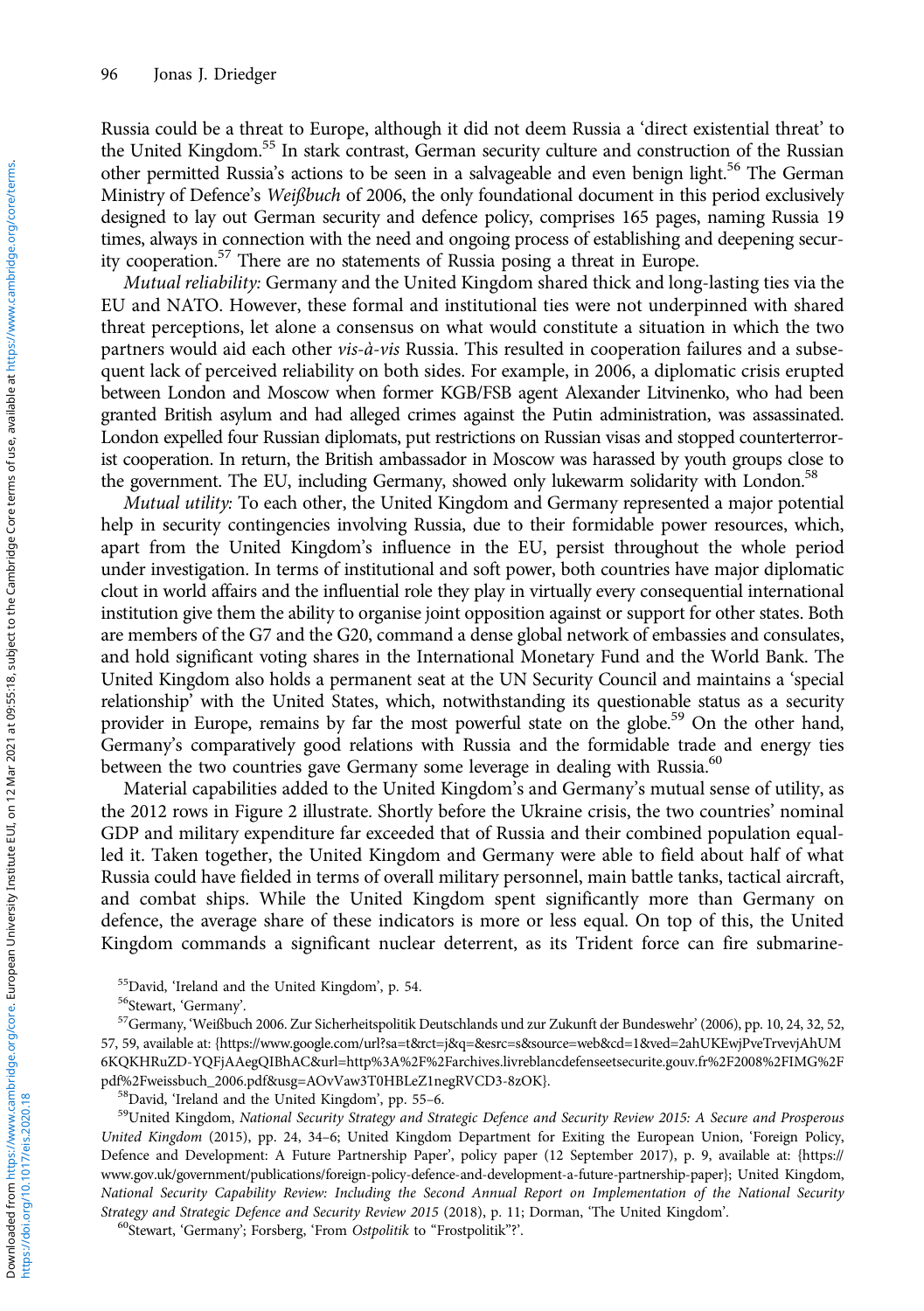<span id="page-11-0"></span>launched nuclear missiles at strategic and substrategic targets. This includes four sophisticated submarine launched delivery systems with Moscow as their informal target.<sup>61</sup> Adding further utility is Germany's formidable economy, which by far exceeded that of both the United Kingdom and Russia.

|              | Military        |                |            | Military   | <b>Battle</b>        | <b>Tactical</b> | Combat   |
|--------------|-----------------|----------------|------------|------------|----------------------|-----------------|----------|
|              | <b>GDP</b>      | spending       | Population | personnel  | tanks                | aircrafts       | ships    |
|              | (trill. dollar) | (bill. dollar) | (million)  | (thousand) | (pieces)             | (pieces)        | (pieces) |
| 2012         |                 |                |            |            |                      |                 |          |
| UK           | 2.47            | 63             | 63         | 174        | 227                  | 220             | 25       |
| Germany      | 3.6             | 44             | 81         | 251        | 350                  | 160             | 24       |
| Russia       | 1.84            | 53             | 139        | 956        | 1,300                | 916             | 77       |
| Ratio        | 3.3             | 2.0            | 1.0        | .4         | $\cdot$              | $\cdot$         | .6       |
| 2015         |                 |                |            |            |                      |                 |          |
| UK           | 2.85            | 60             | 64         | 159        | 227                  | 206             | 25       |
| Germany      | 3.24            | 49             | 81         | 182        | 410                  | 237             | 21       |
| Russia       | 2.06            | 70             | 142        | 771        | 2,800                | 1,144           | 82       |
| Ratio        | 3.2             | 1.6            | 1.0        | $\cdot$    | $\cdot$ <sub>2</sub> | $\cdot$         | .6       |
| 2018         |                 |                |            |            |                      |                 |          |
| UK           | 2.57            | 55             | 65         | 150        | 227                  | 198             | 25       |
| Germany      | 3.65            | 45             | 81         | 179        | 236                  | 211             | 20       |
| Russia       | 1.47            | 62             | 142        | 900        | 3,090                | 1,112           | 83       |
| <b>Ratio</b> | 4.2             | 1.6            | I.0        | $\cdot$    | $\cdot$ <sub>2</sub> | $\cdot$         | .5       |

Figure 2. Russian, British, and German material capabilities, absolute numbers and ratio of combined UK-German capabilities as share of Russian capabilities, 2012, 2015, 2018.

Note: Data from the Military Balance Dataset.<sup>62</sup> Ratio percentages are calculated by the author and represent the combined quantity of the United Kingdom and Germany in a given category and year as a percentage of that of Russia. GDP and military expenditure are in nominal rates and lagged one year. Note that nominal values likely undervalue Russian military expenditure due to its lower domestic prices of labour and goods.<sup>63</sup> Similarly, the slump in Russian GDP between 2015 and 2018 is largely due to rising exchange rates. Only active military personnel and main battle tanks are included. Combat ships comprise cruisers, frigates, destroyers, aircraft carriers, and tactical submarines.

<sup>61</sup>Ian Davis, 'The British Bomb and NATO: Six Decades of Contributing to NATO's Strategic Nuclear Deterrent' (Stockholm International Peace Research Institute, 2015).<br><sup>62</sup>International Institute for Strategic Studies, *The Military Balance, 2012*; International Institute for Strategic Studies, *The* 

Military Balance, 2015; International Institute for Strategic Studies, The Military Balance, 2018.<br><sup>63</sup>Julian Cooper, 'Russia's Spending on Nuclear Weapons in a Comparative Perspective' (Oxford: Changing Character of

War Centre, Pembroke College, University of Oxford, 19 October 2018).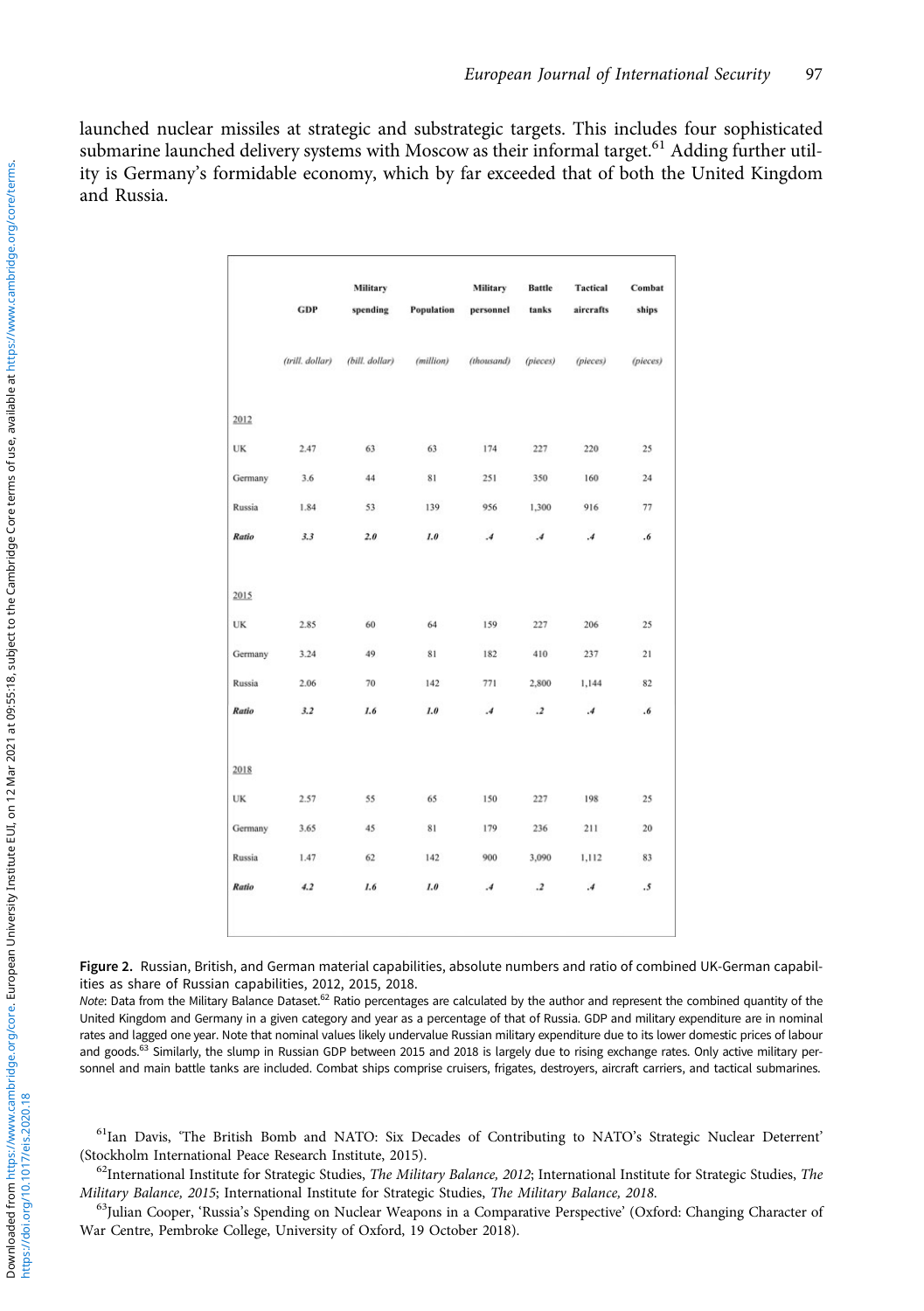Common Russia policy: While both allies were officially committed to ensuring the security of fellow NATO and EU members as well as supporting democracy and human rights, the United Kingdom and Germany pursued largely dissimilar goals towards Russia, which caused them to adopt different strategies and employ their resources in different ways. This sometimes brought the United Kingdom and Germany into public opposition with each other. When Russia sought to quell Chechen separatism in the North Caucasus, committing gross human rights abuses in the process, the United Kingdom granted asylum to Chechen leader Akhmad Zakayev in 2003, and refused to extradite him to Russia.<sup>64</sup> Germany, meanwhile, was reluctant to even criticise Russian conduct in Chechnya.65 In 2008, the United Kingdom lobbied towards granting Georgia and Ukraine a NATO Membership Action Plan (MAP), a policy strongly advocated by the United States and sharply resisted by Moscow.<sup>66</sup> Germany, alongside France, opposed the Action Plan, again siding with Russia.<sup>67</sup>

The United Kingdom has traditionally taken an assertive and securitised approach towards Russia, usually siding with the United States when it came to condemning Russian actions.<sup>68</sup> It has often used sanctions, sharp rhetoric, and international forums to curb Russia's influence, promote democracy and civil rights within Russia and deter Russian aggression. The 1999 Kosovo crisis, the 2003 Iraq War, the Libya intervention in 2011, the ongoing Syrian civil war – on all of these issues, the United Kingdom and the United States have taken a joint position and were met with fierce Russian opposition in the UN.<sup>69</sup> The United Kingdom, in 2010, took the lead in forming the so-called Northern Group, which provides a forum for security and defence cooperation and includes all northern states proximate to Russia. This group includes even states that are not members of NATO, like Sweden and Finland, but also Lithuania, Latvia, and Estonia.<sup>70</sup>

Compared to the United Kingdom, Germany had pursued markedly different goals towards Russia, using significantly different strategies. Germany has long been perceived in the EU as a 'lawyer of Russian interests'.<sup>71</sup> Starting in the early 2000s and bolstered by a genuine friendship between German Chancellor Gerhard Schröder and Russian President Vladimir Putin, Russo-German economic relations received plenty of political attention and support, with trade growing rapidly between the two countries.<sup>72</sup> This was undergirded with high-level symbols of cordiality and intensified intersocietal exchanges.<sup>73</sup> For example, in 2001, Putin gave a very well-received speech to the German parliament, using the German language throughout the whole oration.<sup>74</sup> When Angela Merkel became Chancellor in 2005, the political rhetoric towards Russia cooled, but Germany's actual policy towards Russia did not undergo major changes.<sup>75</sup>

<sup>64</sup>David, 'Ireland and the United Kingdom', pp. 56–7.<br><sup>65</sup>Stewart, 'Germany', p. 18.<br><sup>66</sup>'Bush backs Ukraine on Nato bid', *BBC* (1 April 2008), available at: {<http://news.bbc.co.uk/2/hi/europe/7324035.stm>}; 'Nato denies Georgia and Ukraine', BBC (3 April 2008), available at: [{http://news.bbc.co.uk/2/hi/europe/7328276.stm](http://news.bbc.co.uk/2/hi/europe/7328276.stm)}; 'EU allies unite against Bush over Nato membership for Georgia and Ukraine', The Independent (3 April 2008), available at: {[https://www.independent.co.uk/news/world/europe/eu-allies-unite-against-bush-over-nato-membership-for-georgia-and-](https://www.independent.co.uk/news/world/europe/eu-allies-unite-against-bush-over-nato-membership-for-georgia-and-ukraine-804000.html)

[ukraine-804000.html](https://www.independent.co.uk/news/world/europe/eu-allies-unite-against-bush-over-nato-membership-for-georgia-and-ukraine-804000.html)}.<br><sup>67</sup>Stewart, 'Germany', pp. 23–4.<br><sup>68</sup>Author's interview with British Ministry of Defence official (October 2018).<br><sup>69</sup>David, 'Ireland and the United Kingdom', p. 52.<br><sup>70</sup>Elisabeth Braw, 'Europe's Nor [daffairsjournal.org/blog/elisabeth-braw/europe%E2%80%99s-northern-group}](http://www.worldaffairsjournal.org/blog/elisabeth-braw/europe%E2%80%99s-northern-group).  $^{71}$ Trenin, 'Russia and Germany'; 'Wegen EU-Sanktionen: Russland wirbt um Investitionen aus China', Die Welt

(9 July 2018), available at: [{https://www.welt.de/wirtschaft/article179007162/Wegen-EU-Sanktionen-Russland-wirbt-um-](https://www.welt.de/wirtschaft/article179007162/Wegen-EU-Sanktionen-Russland-wirbt-um-Investitionen-aus-China.html)[Investitionen-aus-China.html}](https://www.welt.de/wirtschaft/article179007162/Wegen-EU-Sanktionen-Russland-wirbt-um-Investitionen-aus-China.html).<br><sup>72</sup>Stewart, 'Germany', p. 17.<br><sup>73</sup>Ibid., pp. 16–17.<br><sup>74</sup>Ibid.

https://doi.org/10.1017/eis.2020.18

 $^{75}$ Ibid., pp. 21-6; Forsberg, 'From Ostpolitik to "Frostpolitik"?', p. 24; Author's interview with two high-ranking German Ministry of Foreign Affairs officials (January 2019).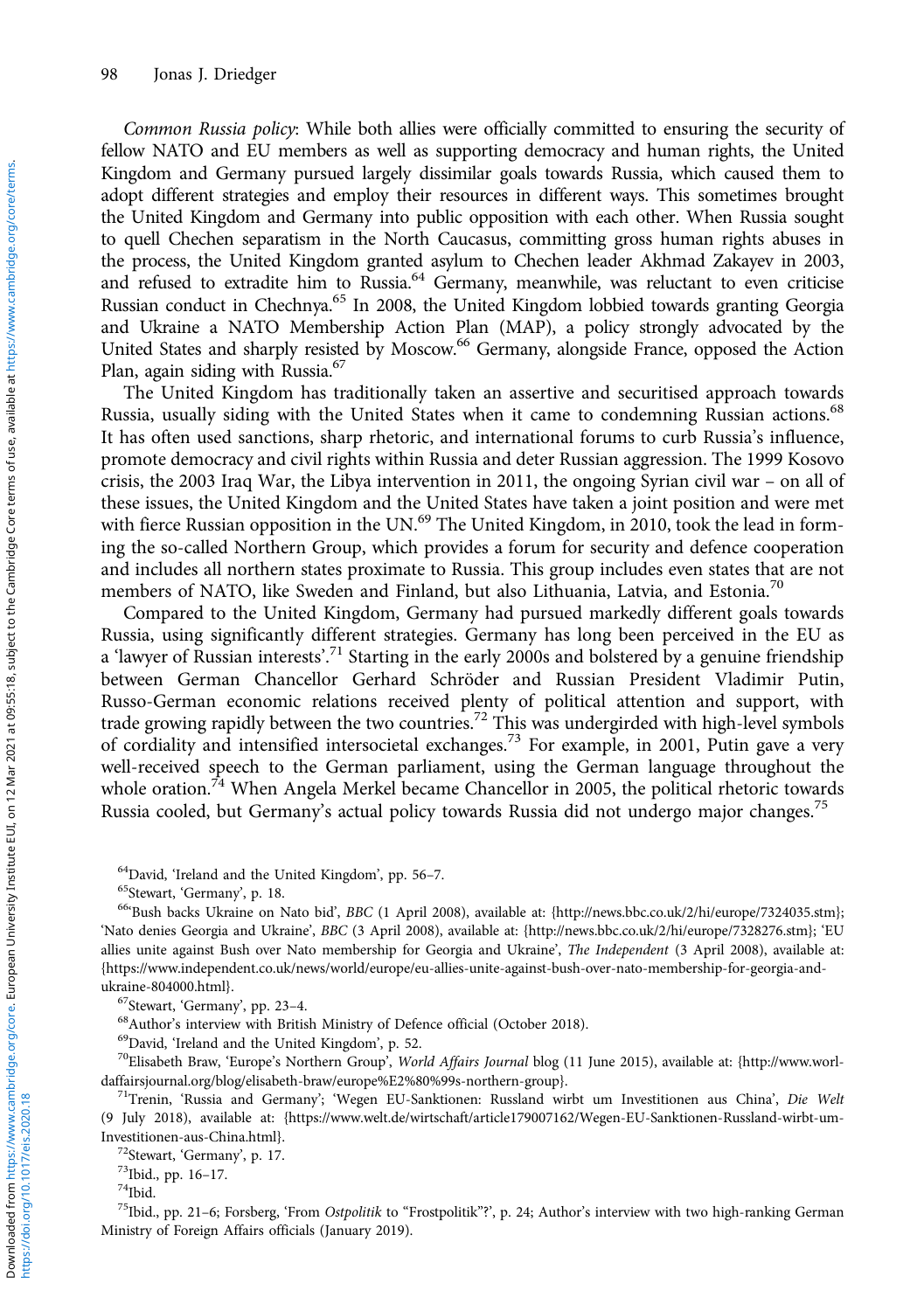Germany had long sought to further desecuritise relations with Russia, choosing economic and societal engagement over diplomatic and military assertion.<sup>76</sup> Indeed, Germany strongly supported Russia in international forums, pushing Russia into the G7 (transforming it into the G8). Germany also opted to postpone its own G8 chairmanship to allow Russia to chair the group in 2006.<sup>77</sup> In 2008, new Russian President Dmitry Medvedev and German Foreign Minister Walter Steinmeier packaged and upgraded several bilateral projects into a 'Modernization Partnership'.<sup>78</sup> After the Russo-Georgian War of 2008, Germany was quick to support French President and President of the European Council Nicolas Sarkozy in mediating between Georgia and Russia (with Sarkozy basically freezing in Russian gains).<sup>79</sup> Germany sought to return quickly to business as usual.<sup>80</sup> While public rhetoric cooled over the start of Putin's controversial third presidential term and human rights violations in Russia, $81$  no major policy change occurred.

In line with its multilateral security culture, Germany had long sought to maintain a common EU and NATO approach towards Russia and has, at times, refrained from vetoing more assertive policies towards Russia to this end. Examples include Germany's acceptance of suspending the NATO-Russia Council after the Russo-Georgian War<sup>82</sup> and uploading its 'Modernization Partnership' to the European level.<sup>83</sup> However, this policy has been circumscribed when Germany saw national interests on the line. For example, and most prominently, Germany has resisted attempts to decrease economic links with Russia, especially in the energy sector.<sup>84</sup> The Nord Stream pipeline projects, directly connecting Russia and Germany via the Baltic Sea, have been considered a grave security threat by the Baltics and Poland. Nonetheless, Germany continued to pursue these projects, both under Chancellors Schröder and Merkel.<sup>85</sup>

#### The Ukraine shock: Convergence after 2014

Overall assessment: Due to Russian conduct in Ukraine since 2014, including the occupation of Crimea, support for fighters in Donbas, and its conduct surrounding the downing of the Malaysian plane MH17, German threat perceptions towards Russia changed rapidly and converged with those of the United Kingdom. Both states signalled their mutual reliability by stating that they would support and advance assertive policies towards Russia, invoking a common European identity and using both NATO and EU structures in the process. Mutual utility persisted at a high level, as their relative material and institutional capabilities had remained virtually unchanged. Congruent with the theoretical framework, the converging threat perceptions and increasing sense of mutual reliability brought forth a much more united and assertive common Russia policy.

Shared threat perceptions: For the United Kingdom, the Ukraine crisis confirmed pre-existing threat perceptions towards Russia. In Britain's National Security Strategy and Strategic Defence and Security Review of 2015, Russia's conduct since 2010 is called 'more aggressive, authoritarian,

Kacper Szulecki (ed.), *Energy Security in Europe* (Basel: Springer International Publishing, 2018), pp. 251–73. <sup>85</sup>Stewart, 'Germany'.

<sup>&</sup>lt;sup>76</sup>Hans-Joachim Spanger, 'Die deutsche Russlandpolitik', in Thomas Jäger, Alexander Höse, and Kai Oppermann (eds), Deutsche Außenpolitik: Sicherheit, Wohlfahrt, Institutionen und Normen (Wiesbaden: VS Verlag für Sozialwissenschaften, 2011), pp. 648–72; Stewart, 'Germany'.<br>
<sup>77</sup>Stewart, 'Germany'.<br>
<sup>78</sup>Ibid., p. 23.

 $^{79}$ Ronald D. Asmus, A Little War that Shook the World: Georgia, Russia, and the Future of the West (New York: Palgrave Macmillan, 2010).<br><sup>80</sup>Stewart, 'Germany', pp. 23–4.<br><sup>81</sup>Forsberg, 'From *Ostpolitik* to "Frostpolitik"?', pp. 26–8.<br><sup>82</sup>Stewart, 'Germany', p. 26.<br><sup>83</sup>Ibid., pp. 23–4.<br><sup>84</sup>Marco Siddi, 'Identities and vulnerabilities: The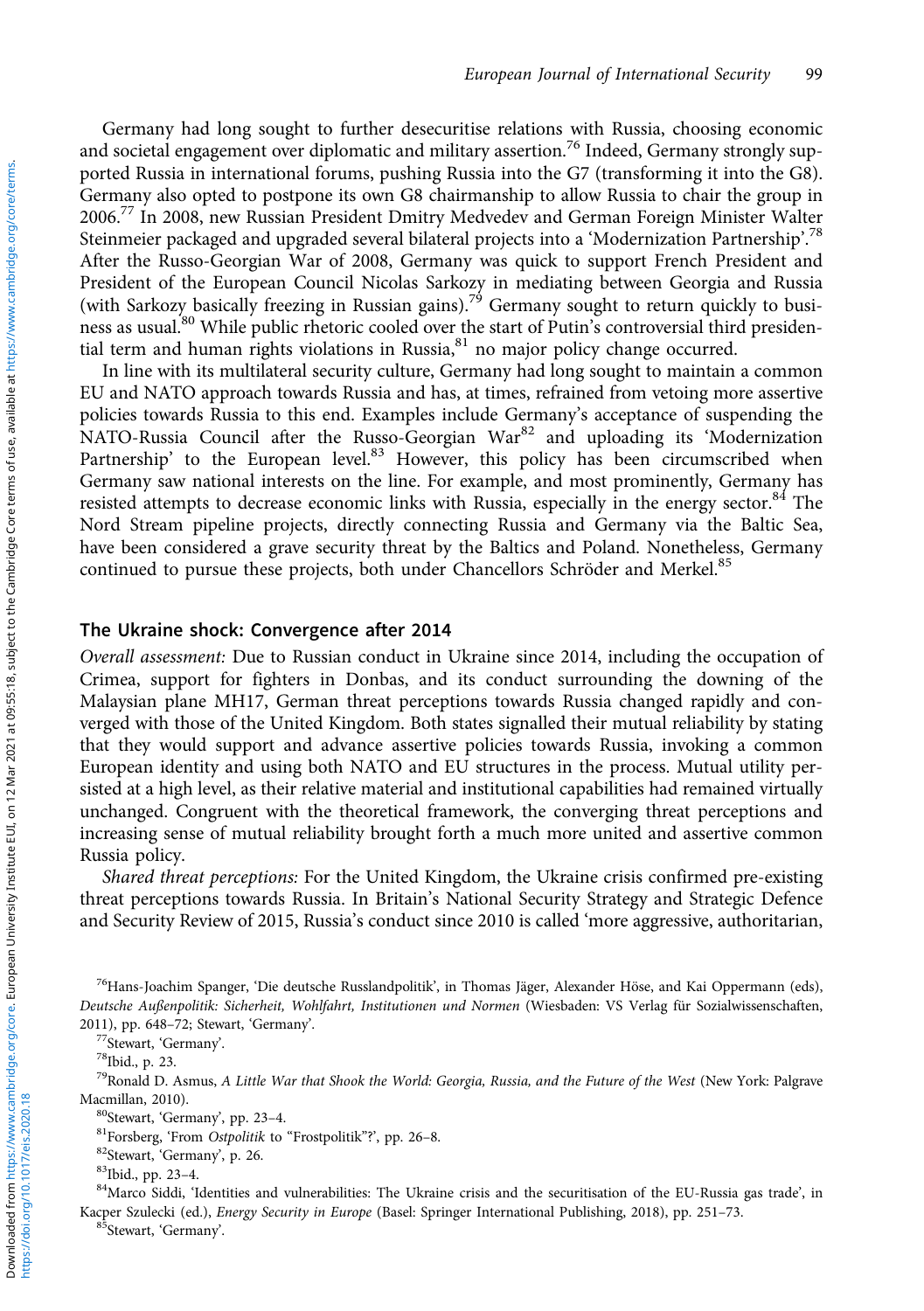and nationalist'.<sup>86</sup> The document also referred implicitly to Russia's recent aggressions in Ukraine: 'Recent changes in the international security context remind us that we cannot relax our guard. We cannot rule out further shifts which would put us, or our NATO Allies, under grave threat.' 87

With the 2014 Ukraine crisis, Germany's comparatively optimistic and non-securitised perception of Russia transformed into one of threat and pessimism, converging rapidly towards that of the United Kingdom. High-ranking German diplomats working on Russia and Eastern Europe attest that German threat perceptions towards Russia have risen significantly since 2014.<sup>88</sup> This is also evinced by the provisions of the 2016 Weißbuch.<sup>89</sup> In the document, Russia and its policies, as well as the methods of hybrid war, are perceived as 'a threat to the European peace order [europäische Friedensordnung]', with significant consequences for security in Europe and therewith [*und damit auch*] also for Germany's own security.<sup>90</sup>

Mutual reliability: With the start of the Ukraine crisis, Germany and the United Kingdom increasingly perceived each other as reliable partners, as common identities and institutional ties were now frequently invoked and utilised to enact new common policies towards Russia. Before the crisis, the Russia policy within both NATO and the EU represented little more than an abstract, formal, and declarative consensus. This changed with the crisis, where both institutions became platforms for assertive and unified policies as well as the focal point for expressions of unity and solidarity,  $91$  with the United Kingdom calling Russia a threat to NATO allies, and Germany denoting it as a threat to the European peace order (see shared threat perceptions).

Mutual utility: Mutual utility remained at a comparatively high level. Institutional and soft power assets as well as the ratio of material capabilities between the United Kingdom and Germany remained virtually unchanged, as did their combined weight as compared to that of Russia (see [Figure 2,](#page-11-0) row 2015).

Common Russia policy: From 2014 onwards, the Ukraine crisis caused significant convergence between British and German goals, strategies and efforts towards Russia. This was mainly a result of Germany's goals, strategies, and efforts aligning with those of the United Kingdom. Most notably, both states were instrumental proponents and contributors to a series of NATO policies that condemned and punished Russian aggression while aiming to increase deterrence of future Russian incursions. The United Kingdom agreed to send combat troops to Estonia and act as a leader and framework nation for other NATO allies in Estonia.<sup>92</sup> Germany, for its part, took the unprecedented move and pledged to contribute NATO combat troops as tripwire forces in Lithuania to deter and defend against Russian aggression.<sup>93</sup>

The United Kingdom and Germany were also crucial supporters of new and assertive EU actions towards Russia. Due to its traditionally Russia-friendly policy, its formidable influence within the EU, and its economic clout, Germany was also an instrumental driving force behind

Ministry of Foreign Affairs officials, 2019, see also common Russia policy below.<br><sup>92</sup>Robin Emmott and Sabine Siebold, 'NATO agrees to reinforce eastern Poland, Baltic States against Russia', *Reuters* (9

July 2016), available at: [{https://uk.reuters.com/article/uk-nato-summit/nato-agrees-to-reinforce-eastern-poland-baltic](https://uk.reuters.com/article/uk-nato-summit/nato-agrees-to-reinforce-eastern-poland-baltic-states-against-russia-idUKKCN0ZN2NN)[states-against-russia-idUKKCN0ZN2NN}](https://uk.reuters.com/article/uk-nato-summit/nato-agrees-to-reinforce-eastern-poland-baltic-states-against-russia-idUKKCN0ZN2NN). 93Kraft, 'Germany'.

<sup>&</sup>lt;sup>86</sup>United Kingdom, *National Security Strategy and Strategic Defence and Security Review 2015*, p. 18. <sup>87</sup>Ibid., p. 34. Is a sample in the bigh-ranking German Ministry of Foreign Affairs officials.

<sup>&</sup>lt;sup>89</sup>Although this Weißbuch was published three weeks after the Brexit referendum, it reflects the perception of the security of the Federal Republic of Germany even before it, as these documents are produced over the course of months and require

<sup>&</sup>lt;sup>90</sup>Germany, 'Weißbuch 2016. Zur Sicherheitspolitik und zur Zukunft der Bundeswehr' (2016), pp. 31-2, available at: {<https://www.bmvg.de/resource/blob/13708/015be272f8c0098f1537a491676bfc31/weissbuch2016-barrierefrei-data.pdf>}.<br><sup>91</sup>Author's interview with British Ministry of Defence official, 2018; author's interview with two high-ranki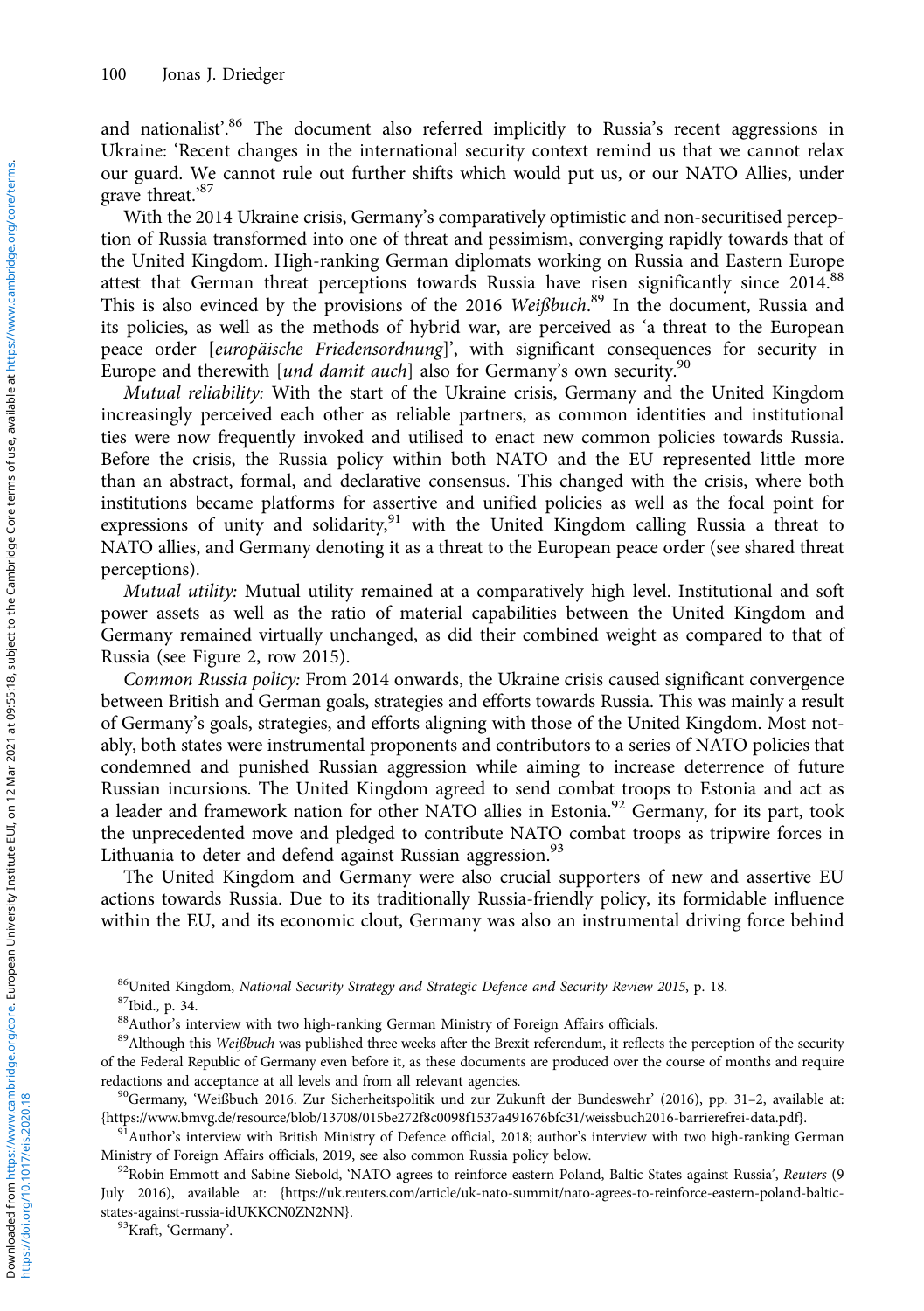bringing about, toughening, and maintaining sanctions against Russia.<sup>94</sup> Since their introduction on 31 July 2014, EU sanctions have been repeatedly renewed and strengthened before and after the Brexit referendum. These sanctions and the ensuing Russian countersanctions have harmed both the German and UK economy. Simultaneously, major financial and energy sanctions were precluded, with the United Kingdom, Germany, and Russia protecting their respective core economic interests and accepting that their counterparts did so as well.<sup>95</sup>

Analogous to its changing perceptions, Germany took a much more assertive and securitised approach towards Russia, while retaining its long-standing emphasis on multilateral action. High-ranking German officials involved in the formation of Germany's Russia policy characterise the changes in Germany's Russia policy since 2014 as a 'paradigm shift'.<sup>96</sup> Having been its most ardent proponent in the past, Germany now supported Russia's expulsion from the G8 and the suspension of Russian voting rights in the Council of Europe.<sup>97</sup> Russian decision-makers and experts were strongly dismayed by this German conduct and the traditionally cordial rhetoric between the two countries deteriorated.<sup>98</sup>

This policy convergence on Russia since 2014 has also caused a shift in how the Russian foreign and security elite views the United Kingdom and Germany, with the former being perceived as a continuously aggressive proxy of a hegemonic United States, and the latter as a less and less reliable mediator between the supposedly aggressive United States and Russia.<sup>99</sup>

Security cooperation did not strengthen in all areas. Germany retained some elements of its traditional Russia policy and did not abandon all measures of engagement. For example, Germany, and its traditional ally France, were instrumental in bringing about the Minsk accords and the Normandie process, which was favoured by Russia and disliked by Ukraine. The United Kingdom did not become a part of the Normandy format. However, British and German policymakers report a high degree of policy coordination with London and neither side saw the United Kingdom's abstention as an act of exclusion.<sup>100</sup> The 2016 Weißpapier of the German Armed Forces urged the facilitation of 'cooperative security' and 'sectoral collaboration' with Russia.<sup>101</sup> The 2 per cent NATO Wales Summit target, although agreed upon, was ambiguously perceived in the German political establishment. Nonetheless, since 2014, defence spending in Germany has steadily increased.<sup>102</sup>

94Ulrich Speck, 'German Power and the Ukraine Conflict', Carnegie Europe (26 March 2015), available at: {[https://carne](https://carnegieeurope.eu/2015/03/26/german-power-and-ukraine-conflict-pub-59501)[gieeurope.eu/2015/03/26/german-power-and-ukraine-conflict-pub-59501](https://carnegieeurope.eu/2015/03/26/german-power-and-ukraine-conflict-pub-59501)}. 95Erica Moret and Maruša Tekavčič Veber, The New Deterrent?: International Sanctions against Russia over the Ukraine

Crisis: Impacts, Costs and Further Action (Graduate Institute of International and Development Studies, 2016); Masha Hedberg, 'The target strikes back: Explaining countersanctions and Russia's strategy of differentiated retaliation', Post-Soviet Affairs, 34:1 (2018), pp. 35–54; 'Instrument der Außenpolitik – Wie wirksam sind Sanktionen?', Deutschlandfunk (15 February 2018), available at: {[https://www.deutschlandfunk.de/instrument-der-aussenpolitik-wie-wirk-](https://www.deutschlandfunk.de/instrument-der-aussenpolitik-wie-wirksam-sind-sanktionen.724.de.html?dram:article_id=410884)

[sam-sind-sanktionen.724.de.html?dram:article\\_id=410884}](https://www.deutschlandfunk.de/instrument-der-aussenpolitik-wie-wirksam-sind-sanktionen.724.de.html?dram:article_id=410884).<br><sup>96</sup>Author's interview with two high-ranking German Ministry of Foreign Affairs officials.<br><sup>97</sup>U.S., other powers kick Russia out of G8', *CNN* (25 March 2014), avai [itics/obama-europe-trip/index.html](https://www.cnn.com/2014/03/24/politics/obama-europe-trip/index.html)}; 'Russia delegation suspended from Council of Europe over Crimea', The Guardian (10 April 2014), available at: [{https://www.theguardian.com/world/2014/apr/10/russia-suspended-council-europe-crimea-](https://www.theguardian.com/world/2014/apr/10/russia-suspended-council-europe-crimea-ukraine)

[ukraine}](https://www.theguardian.com/world/2014/apr/10/russia-suspended-council-europe-crimea-ukraine).<br><sup>98</sup>Trenin, 'Russia and Germany'; Die Welt, 'Wegen EU-Sanktionen'.<br><sup>99</sup>Author's interview with Russian Ministry of Foreign Affairs official, December 2018; author's interview with senior Russian security expert at a major Russian security and foreign policy think tank, December 2018; author's interview with Russian Ministry of Foreign Affairs official, January 2019; author's interview with two Russian security experts at a

major Russian security and defence think tank, December 2018.<br><sup>100</sup>Author's interview with two high-ranking German Ministry of Foreign Affairs officials; author's interview with British Ministry of Defence official.<br><sup>101</sup>Germany, 'Weißbuch 2016', pp. 31–2.<br><sup>102</sup>International Institute for Strategic Studies, *The Military Balance, 2015, 2018*.

https://doi.org/10.1017/eis.2020.18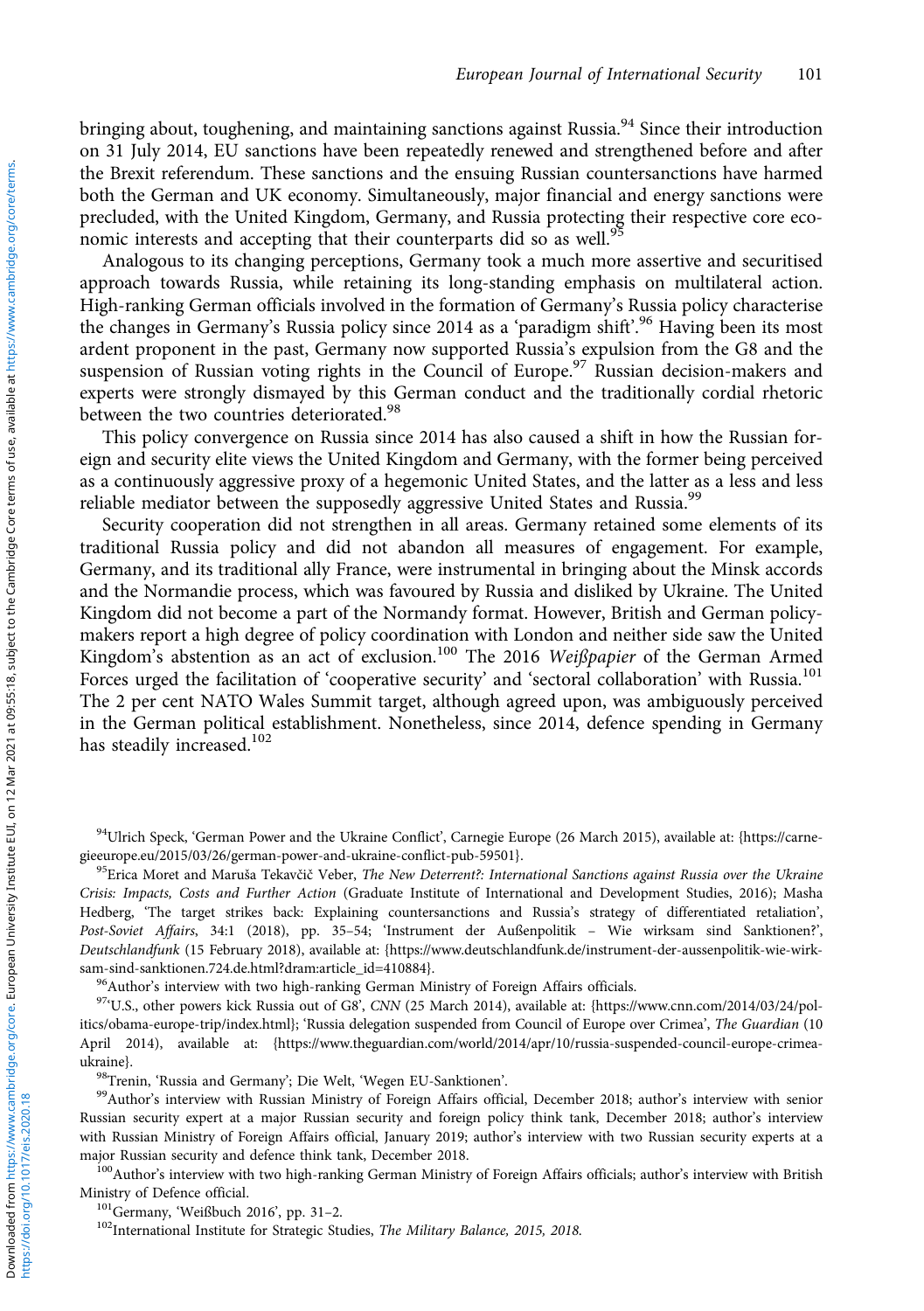## Protecting the new consensus during the Brexit process

Overall assessment: After the 2016 Brexit referendum, the United Kingdom and Germany continued to jointly perceive Russia as a major threat to their own security and that of their allies, mainly due to Russia's conduct towards Ukraine. Mutual reliability had increased, as both sides had observed the other asserting common values and interests towards Russia in the immediate aftermath of the Ukraine crisis. With the Brexit referendum, mutual utility also increased, as Germany prospectively gained more relative influence in the EU, just as the United Kingdom did within NATO. In accordance with the theoretical framework, this rise in mutual reliability and utility strengthened the common Russia policy of the United Kingdom and Germany, despite of the corrosive effects that other processes endogenous to Brexit might have had.

Shared threat perceptions: British and German threat perceptions remained largely unchanged and continued to be mostly congruent. In its National Security Capability Review of March 2018, the United Kingdom again stressed the 'resurgence of state-based threats' and gave as the first and most prominent example a 'well-established pattern of Russian State aggression'. <sup>103</sup> The 2018 German Governmental Coalition Agreement echoed the 2016 Weißbuch statement that through 'the annexation and its involvement in Eastern Ukraine, Russia violates the European peace order [europäische Friedensordnung]'. 104

Mutual reliability: Two lines of evidence attest to a rising sense of mutual reliability between the two allies. Both were corroborated by British and German officials working closely on relations with Russia.<sup>105</sup> First, in rhetoric, spending, and action, both sides increased their efforts within NATO. The United Kingdom in particular has always had the reputation and declared policy of preferring NATO over EU frameworks as the core instrument of military security in Europe.<sup>106</sup> Right after the referendum, outgoing British Prime Minister David Cameron pledged at a NATO summit that the United Kingdom would keep its commitment to European security even after leaving the EU.<sup>107</sup> During the same time period, British Defence Secretary Michael Fallon, with reference to British NATO deployments to Estonia, stated that, '[NATO] is the cornerstone of our defence … we'll be doing more in [NATO] to compensate for our withdrawal from the EU. That's the purpose of the deployment we're announcing today.<sup>108</sup> Since the referendum, the United Kingdom has also repeatedly restated its commitment to use its nuclear Trident forces to protect NATO allies.109

Germany also renewed and increased its NATO commitment, sending combat troops to Lithuania. In the 2018 Coalition Agreement, the signatories stated that 'NATO remains an indispensable guarantor and is the foundation of our security. Germany is and will remain a reliable partner in the alliance. We want to strengthen the European contribution to the transatlantic

of Foreign Affairs officials.<br><sup>106</sup>Carmen-Cristina Cîrlig and Laura Puccio, 'The Future Partnership between the European Union and the United Kingdom: Negotiating a Framework for Relations after Brexit' (Brussels: European Parliamentary Research Service, September 2018), pp. 78–81; author's interview with British Ministry of Defence official; Kaljurand et al., Brexit and

Baltic Sea Security, pp. 18–20.<br><sup>107</sup>Emmott and Siebold, 'NATO agrees to reinforce eastern Poland, Baltic States against Russia'.<br><sup>108</sup>Jessica Elgot and Claire Phipps, 'Cameron names Sir Julian King as UK's new EU commissi 2016), available at: {[https://www.theguardian.com/politics/live/2016/jul/08/theresa-may-next-prime-minister-andrea-lead](https://www.theguardian.com/politics/live/2016/jul/08/theresa-may-next-prime-minister-andrea-leadsom-politics-live?page=with:block-577f6b23e4b04ae4a10b9ab0)[som-politics-live?page=with:block-577f6b23e4b04ae4a10b9ab0}](https://www.theguardian.com/politics/live/2016/jul/08/theresa-may-next-prime-minister-andrea-leadsom-politics-live?page=with:block-577f6b23e4b04ae4a10b9ab0). 109United Kingdom, National Security Review 2015, pp. 24, 34–6; United United Kingdom, National Security Strategy and Strategic Defence and Security Review 2015,

Kingdom, 'Foreign Policy, Defence and Development', p. 9; United Kingdom, National Security Capability Review, p. 11.

<sup>&</sup>lt;sup>103</sup>United Kingdom, National Security Capability Review: Including the Second Annual Report on Implementation of the National Security Strategy and Strategic Defence and Security Review 2015, p. 6.<br><sup>104</sup>Germany, 'Weißbuch 2016', p. 31; Germany, 'Koalitionsvertrag zwischen CDU, CSU und SPD 19. Legislaturperiode'

<sup>(12</sup> March 2018), pp. 149–50, available at: [{https://www.bundesregierung.de/resource/blob/975226/847984/](https://www.bundesregierung.de/resource/blob/975226/847984/5b8bc23590d4cb2892b31c987ad672b7/2018-03-14-koalitionsvertrag-data.pdf?download=1) [5b8bc23590d4cb2892b31c987ad672b7/2018-03-14-koalitionsvertrag-data.pdf?download=1](https://www.bundesregierung.de/resource/blob/975226/847984/5b8bc23590d4cb2892b31c987ad672b7/2018-03-14-koalitionsvertrag-data.pdf?download=1)}.<br><sup>105</sup>Author's interview with British Ministry of Defence official; author's interview with two high-ranking German Ministry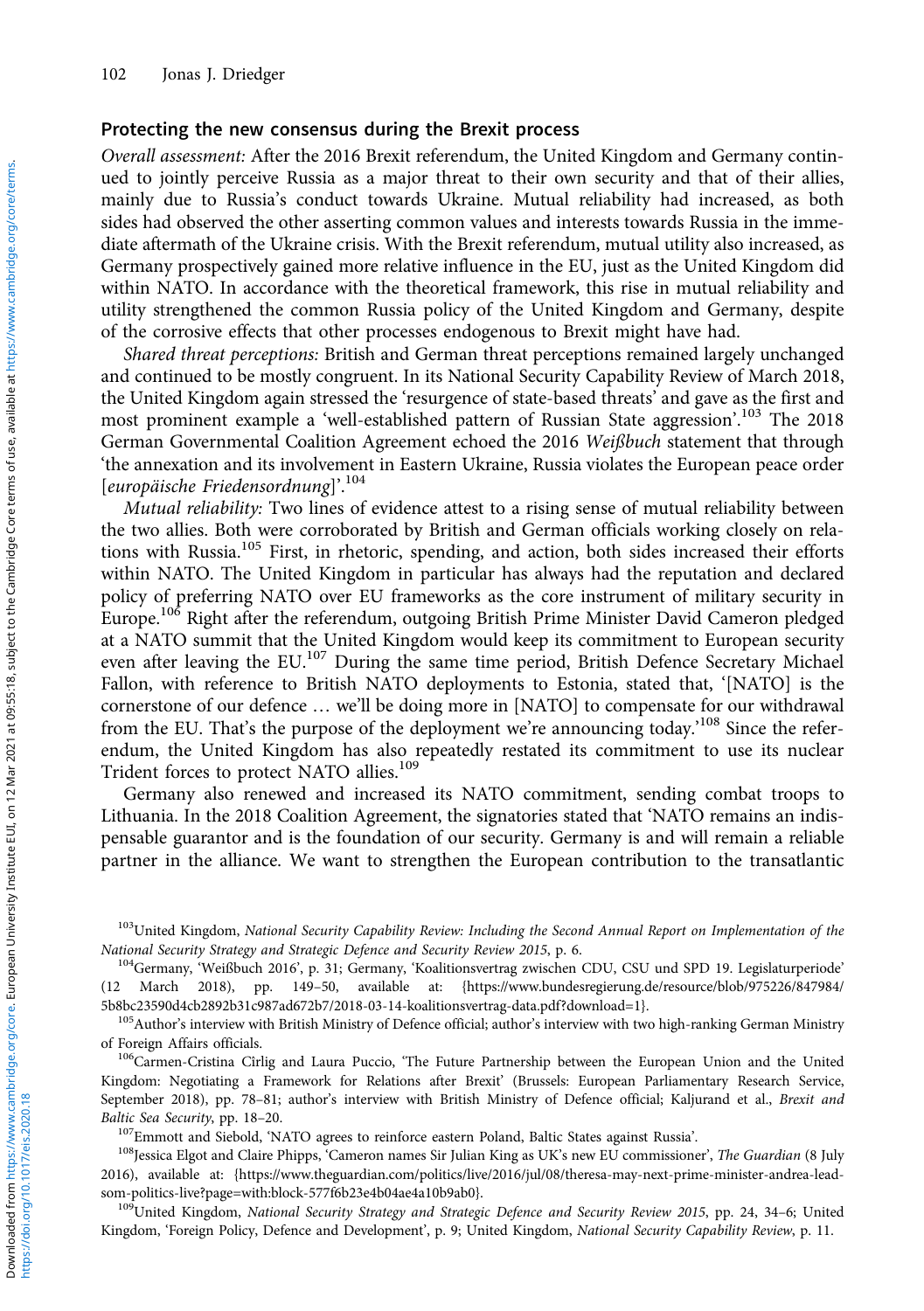partnership and we are committed to closer cooperation between NATO and the EU. … Germany will continue to make an appropriate contribution to the preservation of the alliance's deterrence and defence capabilities and to a strong European defence.'<sup>110</sup>

Second, mutual reliability since the referendum has been solidified through mutual symbolic reassurances and new forms of British-German security cooperation. The United Kingdom aimed to quickly negotiate a hitherto unprecedentedly comprehensive security and defence deal with the EU.<sup>111</sup> It also sought additional institutional frameworks outside of the EU and NATO to pursue its Russia policy. Since 2016, British decision-makers repeatedly stressed the firm commitment to Northern security frameworks.<sup>112</sup> In September 2017, the United Kingdom explicitly reiterated its security commitments to the Nordic countries.<sup>113</sup> In June 2018, the United Kingdom joined the European Intervention Initiative (EII) along with Germany, Belgium, Denmark, the Netherlands, Estonia, Spain, Portugal, and France, which had spearheaded the project. The EII works outside EU as well as NATO frameworks and aims at ensuring coordination among national armed forces and rapid reactions in critical situations.<sup>114</sup> Signalling its commitment to UK security, Germany expelled four Russian diplomats over the poisoning of Sergei Skripal in 2018. German Foreign Minister Heiko Maas declared this to be an act of solidarity to the United Kingdom. While the United States and Ukraine expelled more Russian diplomats over the Skripal case, many EU member states expelled fewer, while, notably, Italy and Austria expelled none.<sup>115</sup> This stands in stark contrast to the EU's and Germany's lukewarm reaction to the UK-Russian confrontation over the Litvinenko assassinations in 2006 (see section 4, reliability).

Mutual utility: After the referendum, perceived utility between the United Kingdom and Germany rose. This is mostly due to an increase in perceived soft and institutional power. The United Kingdom's prospective exit from the EU entailed that the relative influence of the EU and its members within NATO would weaken, while that of non-EU powers would rise even more. With the United Kingdom, NATO's two most militarily capable states will not be EU-members. As the build-up of EU 'Strategic Autonomy' is at most a future project and bedazzled with many structural problems,  $116$  good relations to the United Kingdom, as a non-EU member and due to its 'special relationship' with the United States, becomes more important, especially for a multilaterally oriented actor such as Germany. With the prospective exit of the United Kingdom from the EU, Germany's already towering influence within the EU is bound to increase even further.<sup>117</sup> This comes at a time where Italy and France face economic problems and political infighting, further pronouncing Germany's role within the EU. The EU commands considerable economic power and influence in the world, which renders good relations with Germany a major foreign and security policy asset for the United Kingdom.

Rising mutual utility is evinced by the constant and determined diplomatic overtures by both sides to quickly form supplementary UK-EU ties in the security area to compensate for Brexit,

<sup>112</sup>Author's interview with British Ministry of Defence official; Kaljurand et al., *Brexit and Baltic Sea Security*, pp. 18–20.<br><sup>113</sup>William James, 'UK says defense commitment in Nordic and Baltic States won't waver afte September 2017), available at: [{https://uk.reuters.com/article/uk-britain-eu-security/uk-says-defence-commitment-in-nor-](https://uk.reuters.com/article/uk-britain-eu-security/uk-says-defence-commitment-in-nordic-and-baltic-states-wont-waver-after-brexit-idUKKCN1BE16T)

[dic-and-baltic-states-wont-waver-after-brexit-idUKKCN1BE16T](https://uk.reuters.com/article/uk-britain-eu-security/uk-says-defence-commitment-in-nordic-and-baltic-states-wont-waver-after-brexit-idUKKCN1BE16T)}.<br><sup>114</sup>Cîrlig and Puccio, 'The Future Partnership between the European Union and the United Kingdom', p. 88.<br><sup>115</sup>'Reaktion auf Giftgas-Anschlag: USA und EU weise 2018), available at: [{https://www.handelsblatt.com/politik/international/reaktion-auf-giftgas-anschlag-usa-und-eu-weisen](https://www.handelsblatt.com/politik/international/reaktion-auf-giftgas-anschlag-usa-und-eu-weisen-dutzende-russische-diplomaten-aus/21115238.html)[dutzende-russische-diplomaten-aus/21115238.html}](https://www.handelsblatt.com/politik/international/reaktion-auf-giftgas-anschlag-usa-und-eu-weisen-dutzende-russische-diplomaten-aus/21115238.html).<br><sup>116</sup>Jolyon Howorth, 'Strategic autonomy and EU-NATO cooperation: Threat or opportunity for transatlantic defence rela-

tions?', Journal of European Integration, 40:5 (2018), pp. 523-37.<br><sup>117</sup>Krotz and Maher, 'Europe's crises and the EU's "Big Three"'.

<sup>&</sup>lt;sup>110</sup>Germany, 'Koalitionsvertrag zwischen CDU, CSU und SPD', pp. 147–8, author's translation.<br><sup>111</sup>Alex Barker, 'EU and UK seek speedy Brexit deal on defence and security', *Financial Times* (4 February 2018), available a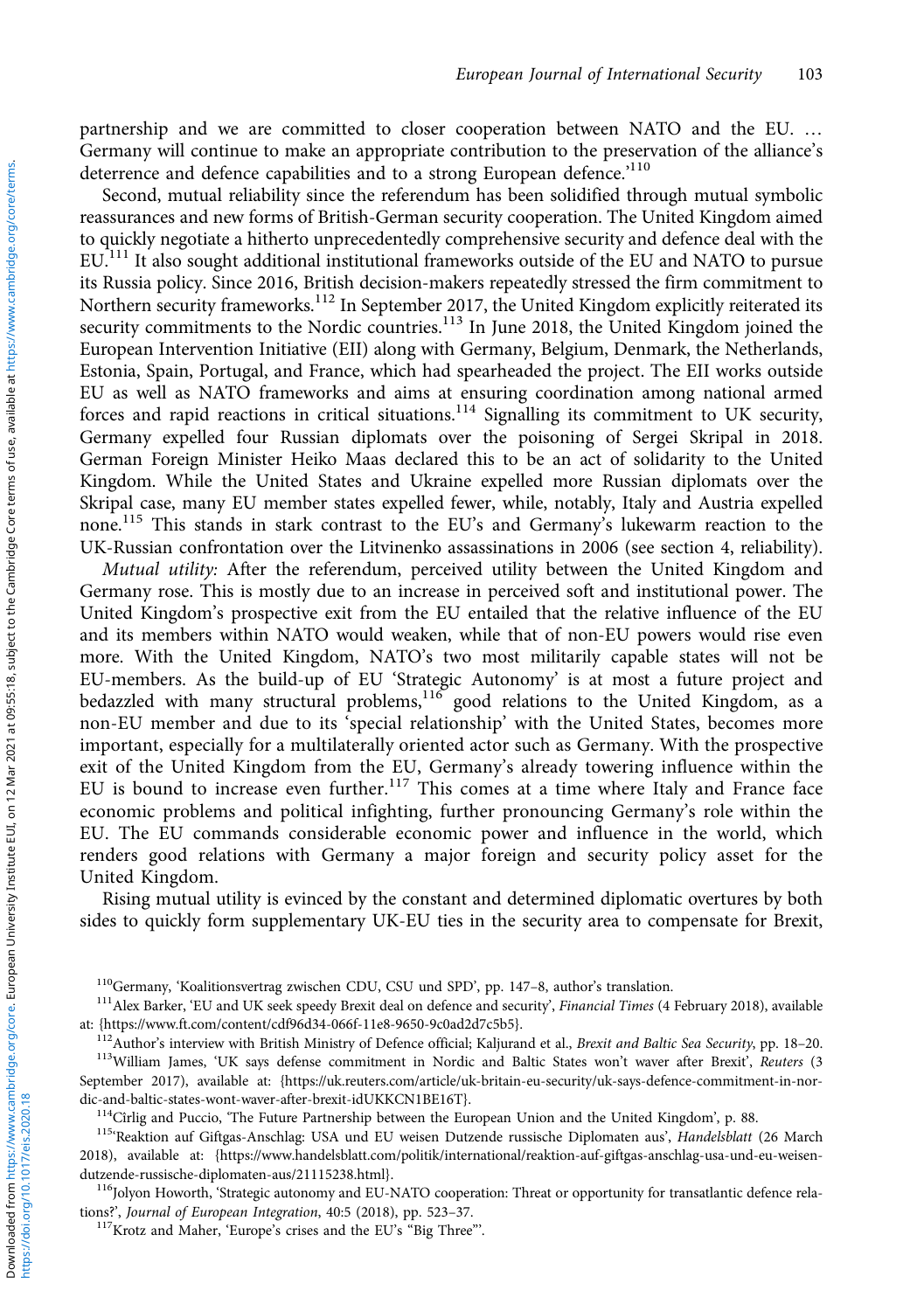with explicit references to the need to cooperate towards Russia.<sup>118</sup> On 5 October 2018, UK Secretary of Defence Gavin Williamson joined his German counterpart Ursula von der Leyen in Minden, where they signed a 'Joint Vision Statement'. This bilateral declaration on closer cooperation in security and defence policy was intended to provide the framework for further joint projects, such as improving the interoperability of the two armed forces, deepening cooperation in the development of capabilities, as well as more joint training and exercises.<sup>119</sup>

While the mutually perceived soft and institutional power rose, perceptions of utility stemming from material capabilities remained steady. Across the main indicators, overall material capabilities of the United Kingdom and Germany decreased somewhat from 2015 to 2018. However, the combined weight of the United Kingdom's and Germany's material capabilities towards those of Russia remained basically unchanged, as did their relative share in the aggregate across these indicators (see [Figure 2,](#page-11-0) rows 2015 and 2018).

Common Russia policy: The Brexit referendum did not negatively affect the UK-German Russia policy in any significant and measurable way. Most importantly, the Russian foreign and security elite does not seem to believe that the Brexit process caused a weakening of the UK-German Russia policy.<sup>120</sup> Furthermore, the language in the foundational security documents about the goals towards Russia on both sides continued to be highly similar, which suggests active coordination preceding the formulation of them. The EU Global Strategy of 2016, which was drafted before the referendum and released right after it, stated that '[managing] the relationship with Russia represents a key strategic challenge. A consistent and united approach must remain the cornerstone of EU policy towards Russia.<sup>'121</sup> On 2 March 2017, the UK House of Commons Foreign Affairs Committee (FCO) released a paper on the United Kingdom's relations with Russia that featured an assessment that matched the EU Global Strategy:

The international community must remain unified in the face of Russia's assertion of its perceived sphere of influence and its disregard for the international norms in its treatment of Ukraine. The FCO should … continue to work closely with EU partners to maintain support for Ukraine, whether this is delivered through sanctions and/or assistance to Ukraine.<sup>122</sup>

Strategies and efforts towards Russia remained similar or converged even further after the Brexit referendum. Sanctions against Russia were routinely supported by both the United Kingdom<sup>123</sup> and Germany and consequently renewed every half year. Both sides sought to prevent a weakening of sanctions in the absence of Russian compliance on the Minsk agreements. A 2017 UK House of Commons report stated that withdrawal of the existing sanctions should be linked to Russian compliance with its obligations toward Ukraine, and should not be offered in exchange for Russian co-operation in other areas.<sup>124</sup> Similarly, in 2018, the new Federal Coalition Agreement of Germany's ruling parties stated that cancellation of the main package

<sup>&</sup>lt;sup>118</sup>United Kingdom, 'Foreign Policy, Defence and Development'.<br><sup>119</sup>German Ministry of Defence, 'Ministerin zeichnet mit britischem Amtskollegen Joint Vision Statement' (8 October 2018), available at: [{https://www.bmvg.de/de/aktuelles/ministerin-zeichnet-mit-britischem-amtskollegen-joint-vision-state](https://www.bmvg.de/de/aktuelles/ministerin-zeichnet-mit-britischem-amtskollegen-joint-vision-statement-28180)[ment-28180](https://www.bmvg.de/de/aktuelles/ministerin-zeichnet-mit-britischem-amtskollegen-joint-vision-statement-28180)}.<br><sup>120</sup>Author's interview with Russian Ministry of Foreign Affairs official, December 2018; author's interview with Russian

Ministry of Foreign Affairs Official, January 2019.<br><sup>121</sup>European Union, 'Shared Vision, Common Action: A Stronger Europe. A Global Strategy for the European Union's

Foreign and Security Policy' (June 2016), p. 33.<br><sup>122</sup>UK House of Commons Foreign Affairs Committee, 'The United Kingdom's Relations with Russia' (2 March 2017),

p. 61.<br><sup>123</sup>Patrick Wintour, 'Jeremy Hunt calls for fresh EU sanctions against Russia', *The Guardian* (21 August 2018), available at: {[https://www.theguardian.com/politics/2018/aug/21/hunt-to-call-on-trump-to-impose-fresh-sanctions-on-russia}](https://www.theguardian.com/politics/2018/aug/21/hunt-to-call-on-trump-to-impose-fresh-sanctions-on-russia). 124UK House of Commons Foreign Affairs Committee, 'The United Kingdom's Relations with Russia', pp. 60–1.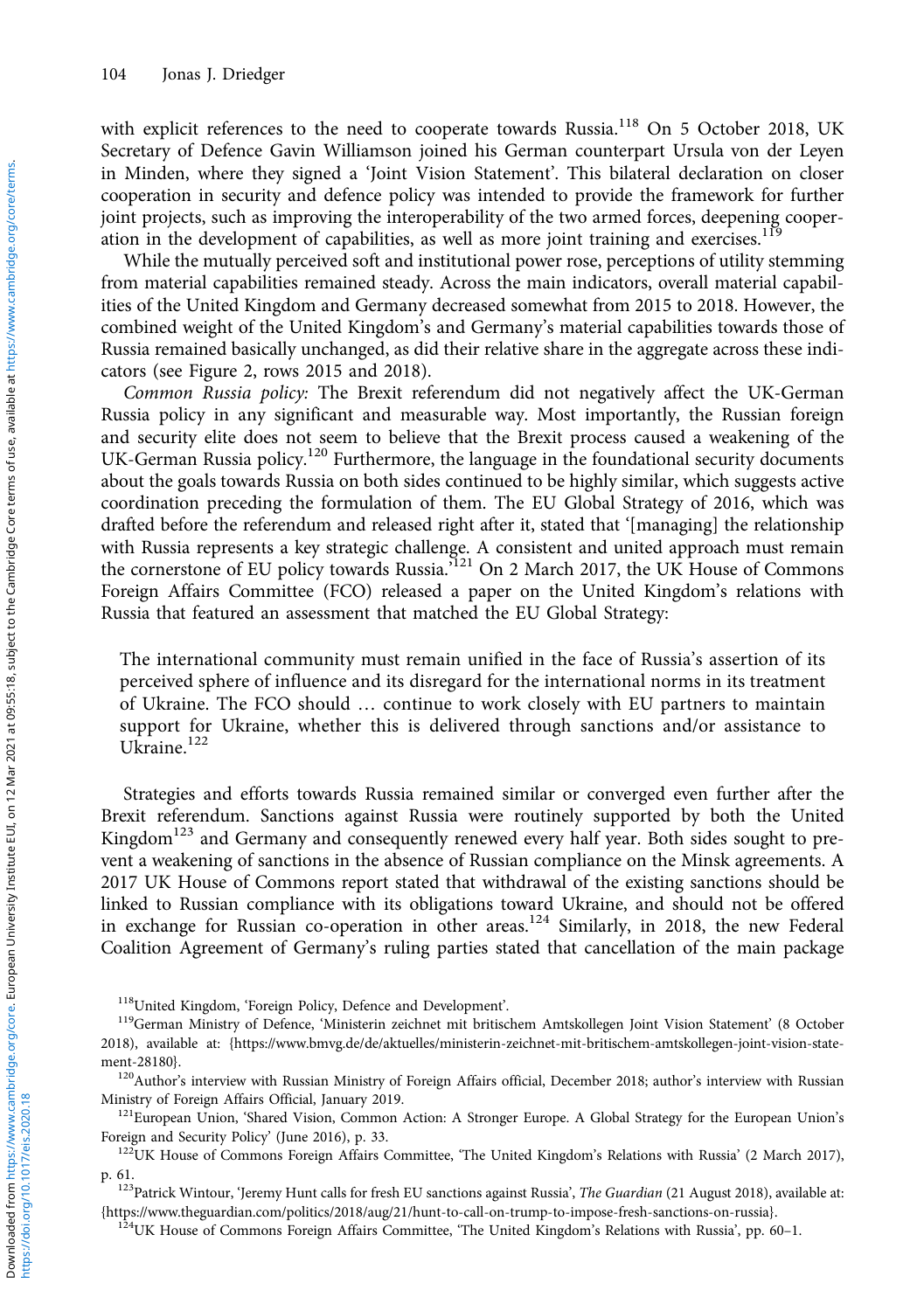of sanctions should be contingent on Russia implementing the Minsk Agreements.<sup>125</sup> Both documents emphasised the need to maintain a unified front amid the ongoing political turbulence in Europe, with the British one explicitly stating that the common Russia policy should be insulated as far as possible from the ongoing Brexit negotiations. The United Kingdom has also since undertaken steps to impose additional unilateral sanctions on Russian individuals involved in gross human rights abuses.<sup>126</sup> The United Kingdom is also actively assessing how to pursue sanctions (hitherto couched in an EU framework) after a finalised Brexit.<sup>127</sup>

Both the United Kingdom and Germany have increased their efforts to cooperate towards Russia in the context of NATO. In 2017, Operation Enhanced Forward Presence started in the Baltics.<sup>128</sup> The United Kingdom provides most combat troops and acts as lead nation in Estonia, with Germany doing the same in Lithuania. NATO, under general secretary Jens Stoltenberg, has sharply condemned Russian deployments of intermediate missiles and its conduct in the Kerch strait in late 2018.<sup>129</sup> This also reflects an underlying unity of the NATO members, which include most of the old EU member states as well as the United Kingdom and Germany.<sup>130</sup>

Despite this ongoing convergence, some elements of Germany's Russia policy remain at odds with that of the United Kingdom. The United Kingdom remained outside the Normandy Group. In the first half of 2018, the German federal government coordinated the construction of the Nord Stream 2 gas pipeline and resisted numerous attempts from EU and NATO partners to stop construction.<sup>131</sup>

## Brexit, Russia, and cooperation persistence amid institutional disintegration

[Figure 3](#page-20-0) gives an overview of how the actual strength of UK-German security cooperation towards Russia over time relates to the predictions on correlations derived from the theoretical framework and the rivalling pessimist positions. Values are arrived at by drawing on the analytical narratives and comparing relative differences across time and countries. For example, German threat perception towards Russia rose significantly due to Russian actions towards Ukraine since 2014 and became virtually indistinguishable with that of the United Kingdom, rising from 'low' before 2014 to 'high' thereafter. While the various pessimist positions simply predict a weakening common Russia policy after 2016, the framework predicts that the strength of the common Russia policy will correlate with the lowest value on either of the three intervening variables in a given period. The common Russia policy was weak and ineffectual before 2014. It gained strength with the start of the Ukraine crisis, and became even more unified and assertive after the Brexit referendum, even though some possible elements of a more robust Russia policy remained unrealised, such as Germany agreeing to extend sanctions to the gas sector, or the United Kingdom inserting itself in the Minsk process. Overall, the permutations of the variables disconfirm pessimist positions and corroborate the theoretical framework.

The balance of trace-evidence listed in the analytical narratives further corroborates the framework's validity and indicates that the correctly predicted correlations in [Figure 3](#page-20-0) reflect the causal mechanisms stipulated by the framework. While evidence was not available to test

<sup>131</sup>'Umstrittene Gaspipeline: Kanzlerin drückt Nord Stream 2 durch', Spiegel Online (8 February 2019), available at: [{https://www.spiegel.de/politik/ausland/nord-stream-2-angela-merkel-setzt-gas-pipeline-in-der-eu-durch-a-1252366.html}](https://www.spiegel.de/politik/ausland/nord-stream-2-angela-merkel-setzt-gas-pipeline-in-der-eu-durch-a-1252366.html).

<sup>&</sup>lt;sup>125</sup>Germany, 'Koalitionsvertrag zwischen CDU, CSU und SPD', p. 150.<br><sup>126</sup>UK House of Commons Foreign Affairs Committee, 'The United Kingdom's Relations with Russia', pp. 61–2.<br><sup>127</sup>Ibid., p. 63.<br><sup>128</sup>For information on O

Foreign Affairs' (3 December 2018), available at: {[http://www.nato.int/cps/en/natohq/opinions\\_161037.htm}](http://www.nato.int/cps/en/natohq/opinions_161037.htm).<br><sup>130</sup>'NATO pledges support for Ukraine over Sea of Azov incident', *RadioFreeEurope/RadioLiberty* (13 December 2018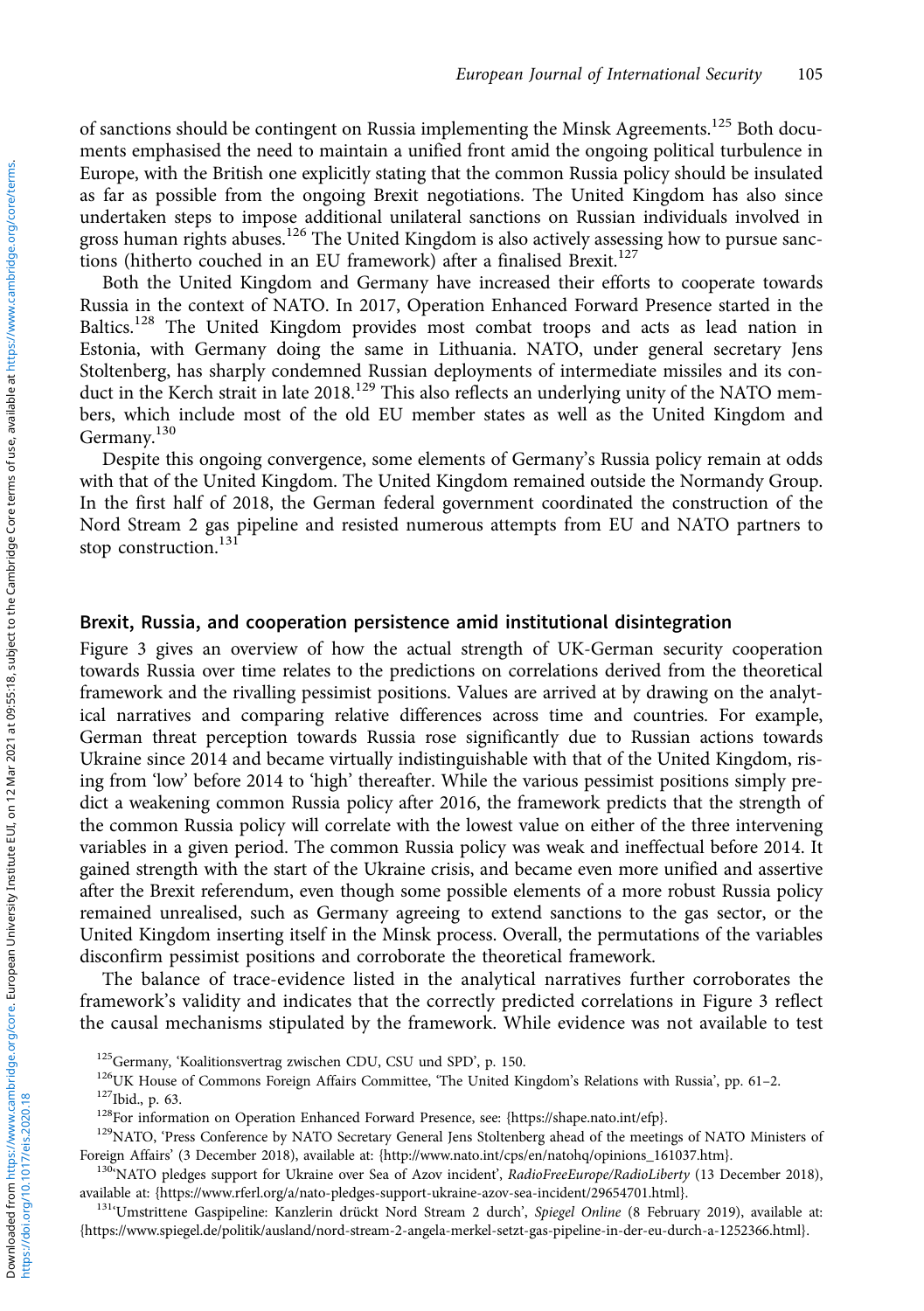<span id="page-20-0"></span>

|                                                                                   | <b>Before the</b><br>start of the<br><b>Ukraine Crisis</b><br>in 2014 | After the start<br>of the Ukraine<br>Crisis in 2014 | After the<br><b>Brexit</b><br>referendum in<br>2016 |
|-----------------------------------------------------------------------------------|-----------------------------------------------------------------------|-----------------------------------------------------|-----------------------------------------------------|
| British threat perceptions towards<br>Russia                                      | High                                                                  | High                                                | High                                                |
| German threat perceptions towards<br>Russia                                       | Low                                                                   | High                                                | High                                                |
| <b>Shared threat perceptions</b>                                                  | Low                                                                   | High                                                | High                                                |
| British perception of German                                                      | Low                                                                   | Medium                                              | High                                                |
| reliability<br>German perception of British                                       | Low                                                                   | Medium                                              | High                                                |
| reliability<br>Mutually perceived reliability                                     | Low                                                                   | Medium                                              | High                                                |
| British perception of German                                                      | Medium                                                                | Medium                                              | High                                                |
| capabilities<br>German perception of British                                      | Medium                                                                | Medium                                              | High                                                |
| capabilities<br>Mutually perceived utility                                        | Medium                                                                | Medium                                              | High                                                |
| <b>Security cooperation towards</b><br><b>Russia</b>                              | Low                                                                   | Medium                                              | High                                                |
| <b>Prediction, pessimist positions</b><br><b>Test result, pessimist positions</b> | n/a<br>n/a                                                            | n/a<br>n/a                                          | Weakening<br>Failed                                 |
| Prediction, theoretical framework<br><b>Test result, theoretical framework</b>    | Low<br>Passed                                                         | Medium<br>Passed                                    | High<br>Passed                                      |

Figure 3. Hoop test results. Determinants and nature of the common UK-German Russia policy from 2000 to mid-2019.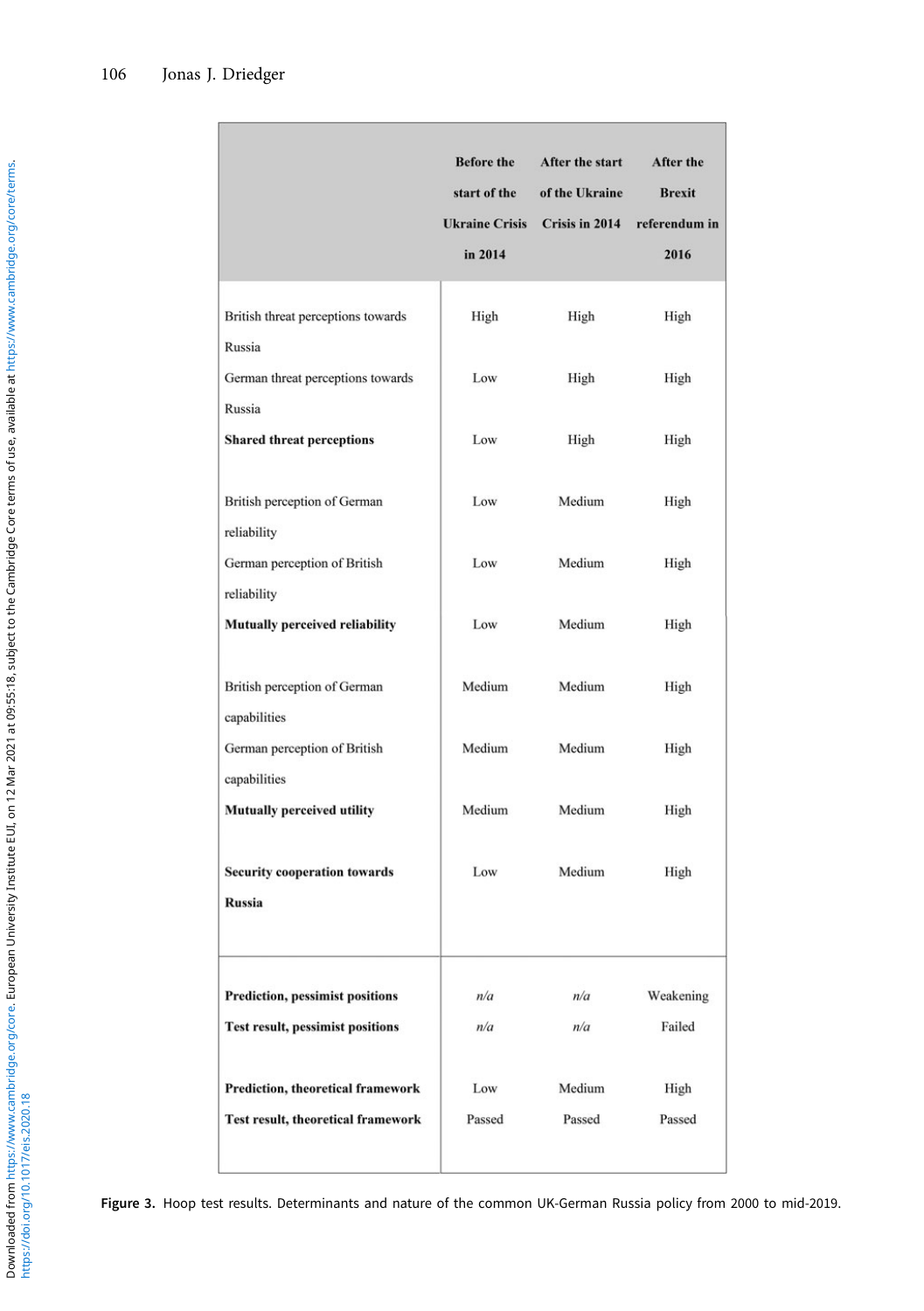for the causal mechanisms in all conceivable instances, no decisive disconfirming evidence was found, while corroborating evidence was abundant. The divergence in German and British goals, strategies, and efforts towards Russia before the start of the Ukraine crisis can be directly traced to dissimilar perceptions, with the United Kingdom perceiving Russia as a threat to be guarded against, while Germany saw Russia largely as a misunderstood security partner in the making. The Ukraine crisis, measurably and drastically, changed the German threat calculus, as not even Germany's pacifistic and civilian security culture allowed a benign interpretation of Russian behaviour. Both the United Kingdom and Germany started to use NATO and the EU as platforms to guard against future Russian aggression, thereby inadvertently signalling commitment and reliability to each other. With the Brexit referendum, these converging threat perceptions and increasing sense of mutual reliability was met with a rising sense of mutual utility due to the now more prominent roles that Germany would play in the EU and the United Kingdom within NATO.

Combined, these findings demonstrate that proposed mechanisms of normative and institutional disintegration did not measurably diminish continued security cooperation towards Russia. Rather, amid time-consuming and partially hostile negotiations during the Brexit process, trace evidence indicates that both the United Kingdom and Germany took active steps to insulate and protect the common Russia policy from these effects due to threat perceptions towards Russia and mutual perceptions of utility and reliability (see the subsection on the common Russia policy in the preceding section).

#### Conclusions and implications

Beyond confirming the validity of the theoretical framework and explaining the common UK-German Russia policy between 2000 and mid-2019, the results of this study have four political and theoretical implications. First, while the study did not systematically investigate the deeper causes of British conduct, a long-lasting construction of Russia as a significant threat and of the United Kingdom as an assertive, Western, and liberal great power have clearly played a key role in giving continuity to British policy towards Russia since the early 2000s and throughout major policy crises such as the war in Ukraine, the election of Donald Trump as President of the United States, and the Brexit referendum. These causal forces are likely to remain operative in the future and insulate British policy towards Russia from major changes in British domestic politics and future tensions between the United Kingdom and the EU.

Second, due to changes in threat perceptions, German security policy towards Russia has drastically changed since 2014, despite the extensive and mutually lucrative gas trade between the two. This evident determination renders Germany a likely future focal point of European efforts to guard against Russia. However, as this study as well as ongoing German reluctance to become more engaged in Syria and against Iran show, this is contingent on specific and regionally confined threat perceptions. German multilateralism and its preference for non-military means persists, but these factors translate to different, and indeed more assertive, policies when it comes to Russia within Europe, which is now seen as a direct threat to Germany and its partners.

Third, trace evidence showcases that cooperation towards Russia persisted at least in part due to country-specific perceptual predispositions. However, this does not preclude, and is complementary with, James Sperling's and Mark Webber's argument that collective securitisation processes within NATO, of which both the United Kingdom and Germany<sup>132</sup> have remained members, also contributed to converging threat perceptions and persisting security cooperation. The article hence amends Sperling's and Webber's findings on processes of collective securitisation towards Russia within NATO after 2014.<sup>133</sup> Not merely being an audience and receptor,

 $^{132}\rm{Sperling}$  and Webber, 'NATO and the Ukraine crisis'.  $^{133}\rm{Thid}$